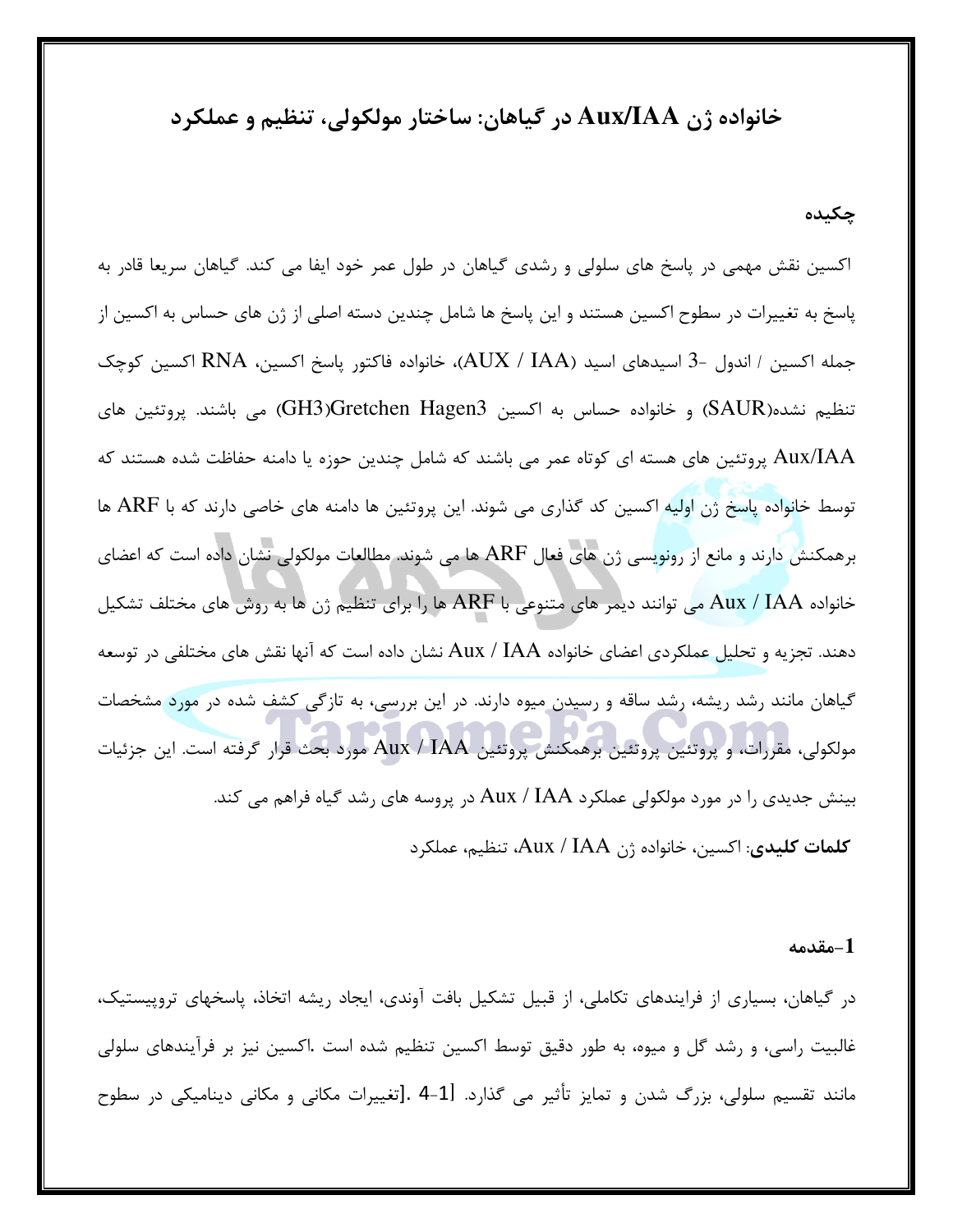اکسین می تواند به طور دقیق و سریع به برنامه ریزی ژن منجر شود که نیازمند واکنش زودهنگام اکسین، مانند خانواده اكسين/ ايندول 3- استيك اسيد(Aux / IAA)، فاكتور ياسخ اكسين (ARF) RNA (SAUR) كوچك شده با اكسين(SAUR) ، آمينوسيكل پروپان 1-كربوكسيليک اسيد سنتاز(ACS) ، گلوتاتيون-S ترانسفراز مانند4 / GH2 و خانواده هژن 33] (GH3) ، است. در میان این ژن ها، اعضای خانواده Aux / IAA به عنوان پروتئین های هسته ای كوتاه مدت شناخته شده اند كه نقش مهمي در سركوب سطوح بيان ژن هاي فعال ARF ها ايفا مي كنند (7−8) همچنین نشان داده شده است که تنظیم رونویسی شده توسط اکسین منحصرا به عملکرد Aux / IAA وابسته است (9) پروتئین های Aux / IAA برای اتصال به ARF ها پیشنهاد شده اند و از عدم فعال شدن ژن های واکنش اکسین در غیاب اکسین جلوگیری می کنند .در سطوح بالای اکسین، این پروتئین ها می توانند با ارتباط با گیرنده های AUXIN (TIR1 / AFB)و سپس از طریق پروتئازوم 26 [10-12] Sتخریب شوند ARFهای منتشر شده بیان عبارات ژن های واکنش اکسین را تنظیم می کنند (10)

تركيبات مختلف پروتئيني TIR1 / AFB-AUX / IAA معمولاً داراي وابستگي متفاوتي به اكسين هستند و سطوح اکسین در بافت های مختلف و فازهای رشد متفاوت است که منجر به اثرات متمایز کننده اکسین می شود (9،11،13،14) بنابراین، تغییر دینامیکی فضایی و زمانی در سطوح اکسین می تواند به صورت سیگنالینگ مجدد

برنامه ریزی ژنی تبدیل شود، در نتیجه تنظیم فرآیندهای رشد و رشد گیاه به روش دقیق را به دنبال دارد. در دو دهه گذشته جهش در ژنهای Aux / IAA در آرابیدوپسیز به شدت مورد مطالعه قرار گرفته است و این مطالعات نشان داده است که اعضای این خانواده در فرآیند رشد و رشد گیاهان متمایز هستند [15-18]. تا به امروز، 29 عضو خانواده Aux / IAA در آرابیدوپسیز جدا شده اند [18-20]. در همین حال، بسیاری از ژنهای نامزد که به طور بالقوه ثبات پروتئين Aux / IAA را تنظيم مي كنند نيز شناسايي شده اند [22•21]. قابل توجه است كه تعداد زیادی از اعضای خانواده Aux / IAA نیز در سایر گیاهان از جمله اکالیپتوس گرندیس، لاکوپرسیکون Oryza sativa [23-29] <sub>9</sub>Zea mays .Populus trichocarpa .Cucumis sativus .Solanum شناسایی شده است .به تازگی، از طریق روش ترکیبی از روش های فیزیولوژیکی، ژنتیکی، مولکولی و بیوشیمیایی، به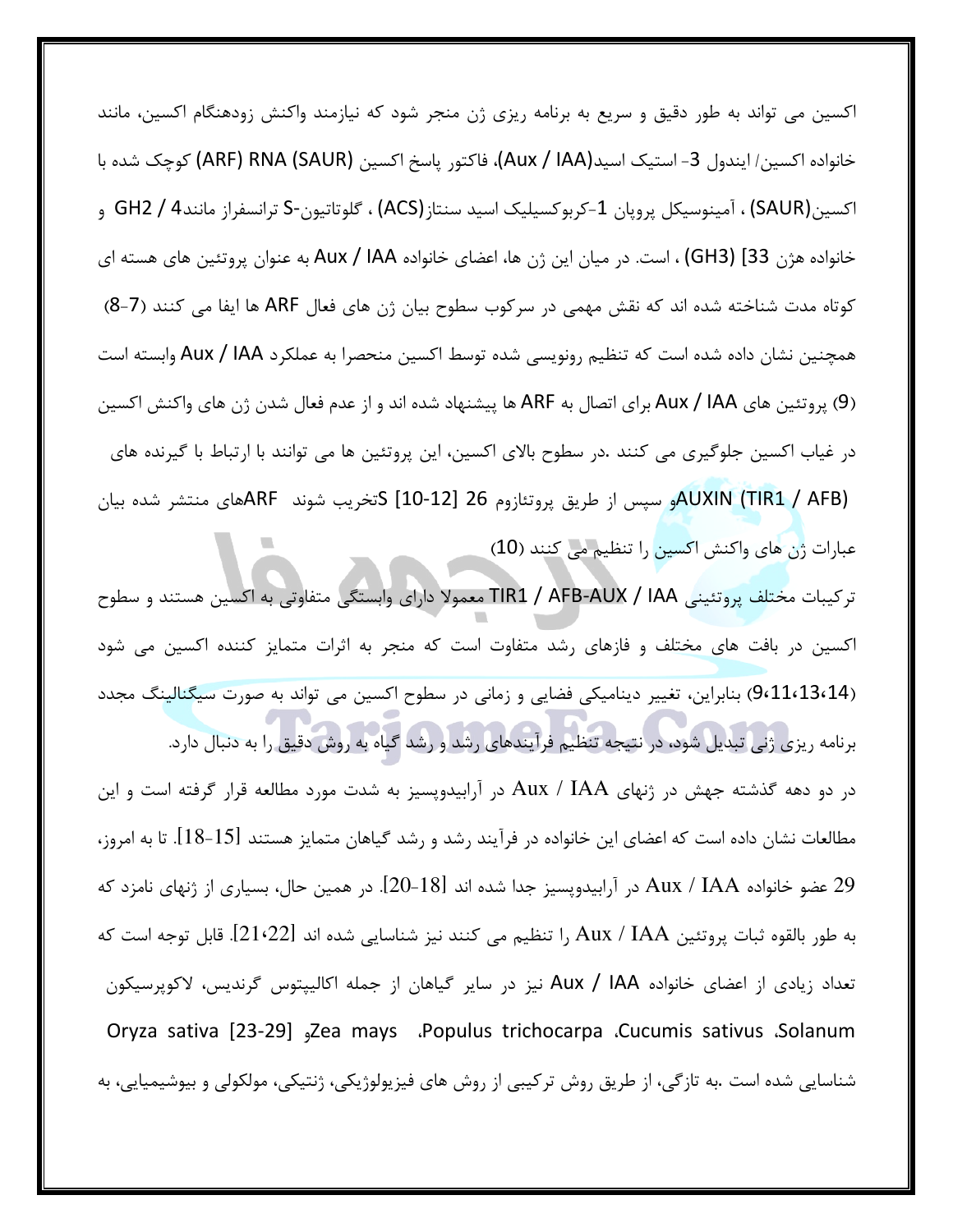طور فزاینده اطلاعات جدیدی در مورد مکانیسم های Aux / IAA در تنظیم ترشح سیگنال اکسین و تخریب اکسین به دست آمده است و این اطلاعات فرصت های ارزشمند برای روشن ساختن توسعه فرآیندهای تنظیم شده توسط سیگنالینگ اکسین در گیاهان .در این بررسی، پیشرفت های اخیر در نقش Aux / IAA در تنظیم رشد و پیشرفت گیاه، و همچنین بینش های جهانی و جدیدی در زمینه مکانیزم های مولکولی این فرآیند، ارائه شده است.

2. شناسايي، تكثير ژن، و ساختار مولكولي پروتئين Aux / IAA در گياهان

اولین ژنهای جدا شده Aux / IAA ژنهای PS-IAA4 / 5 و PS-IAA6 از نخود بود [30،31 .[پس از آن، 14 ژن Aux / IAAز آرابیدوپسیز بر اساس همولوگ ها به PS-IAA4 / 5 و PS-IAA6 [6] جدا شدند .با ظهور توالی ژنوم، خانواده ژن IAA / Aux در 30 گونه گیاهی با استفاده از تجزیه و تحلیل ژنوم، از جمله 29 ژن آرابیدوپسیز، . Solanum lycopersicum (16 (15 و Eucalyptus gr إز Solanum lycopersicum ) 26 . Solanum N شناسایی شده است .، 26ار Solanum tuberosum ، 26ار Vitis vinifera و 35 از Populus ) trichocarpaشول 1) (26،24،26،24،2642) در ميان اين گونه ها، بزرگترين خانواده ژن Aux / IAA 119)عضو) در ژنوم Brassica napusدیده می شود، که عمدتا به علت تکثیر در زیرگومن های مختلف است (36). علاوه بر این، نسبت زیادی از ژنهای Aux / IAA از حوادث تکثیر ژن در طی تکامل تولید شده است، مانند تكثير سگمنتال، تكرار دوطرفه يا هر دو (29،37 )به عنوان مثال، 76٪ و 90٪ از ژنهاي Aux / IAA به طور نسبي در ژنوم آرابیدوپسیز و گلیسین تکرار شدند (29،37 )جالب اینکه فقط 6٪ (2 از 31) ژن Aux / IAA در Picea abies [29]معمبستگی داشتند، حتی اگر این گونه چندین بار کپی شده باشد(38) .وقایع تکثیر خانواده ژن Aux IAA /به نظر می رسد که با تکثیر کامل ژنوم (WGD) همخوانی دارد (29،37). به عنوان مثال، دو رویداد WGD و یک تک تجمع کل ژن (WGT) در ژنوم گلیسین حداکثر یافت شده است، اما هیچ رویداد WGD در طی تکامل ژن Picea abies مشاهده نشد .[37-39]در مقايسه با گياهان مرتبه بالاتر، ژنهاي Aux / IAA كمتر يا كمتر در Marchantia polymorpha (1) ، Chlamydomonas reinhardtii (0) ، مانند (1، Marchantia polymorpha Physcomitrella patens (3) [29, 40-42] ، Selaginella moellendorffii (9) بنابراين، اعضاى ژن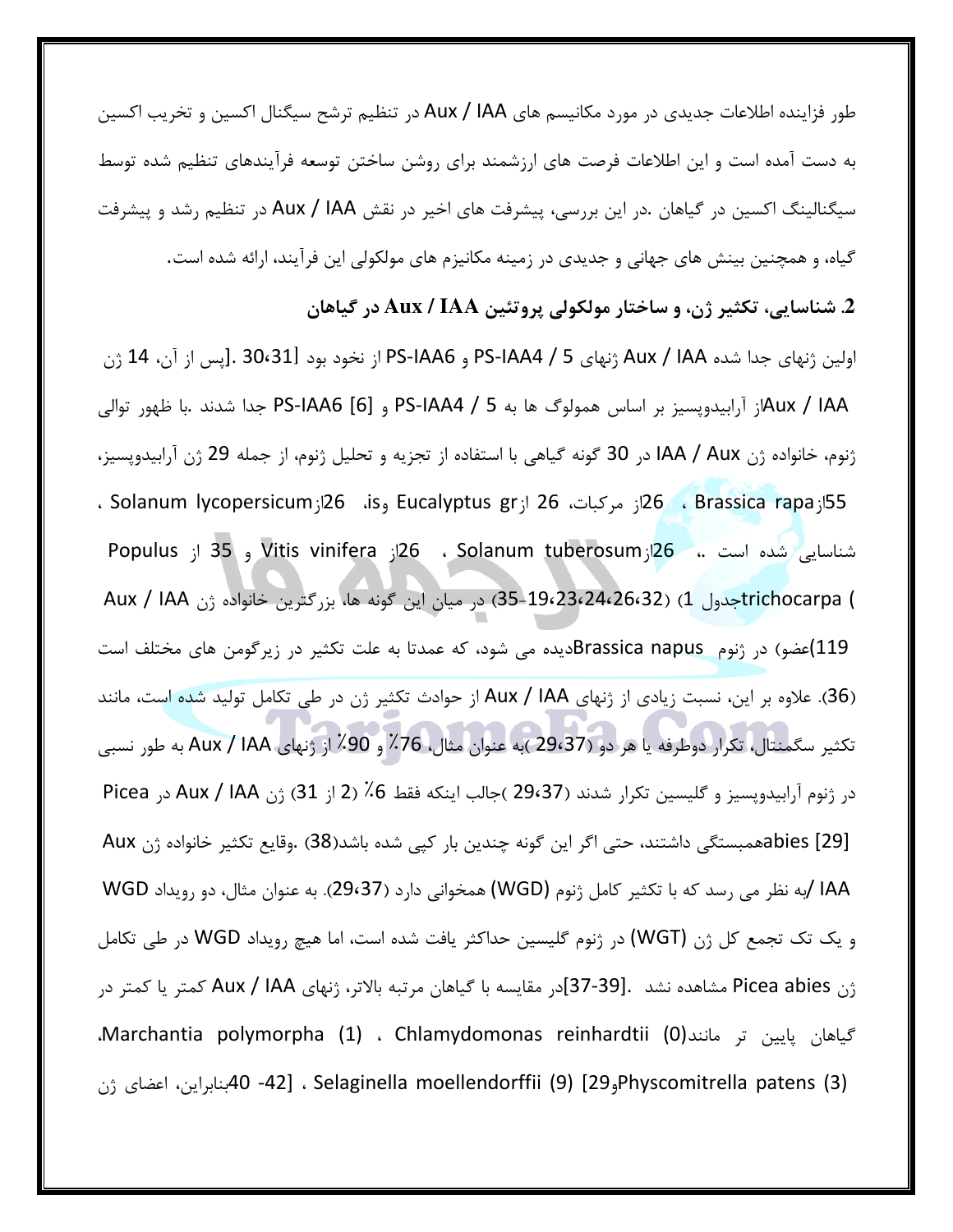گسترش یافته Aux / IAA در گیاهان خشک، کارکرد افزایشی را ایجاد می کنند و ممکن است با تابع های جدید مرتبط با سازگاری با تغییرات محیطی همراه باشند.(43،45).

| گونه                       | تعداد يروتنين | تعداد پروتنین کوتا <mark>ہ</mark> | تعداد يروتنين كامل | منبع   |
|----------------------------|---------------|-----------------------------------|--------------------|--------|
| Amborella trichopoda       | 16            | 8 (50%)                           | $8(50\%)$          | [29]   |
| Arabidopsis thaliana       | 29            | 11(38%)                           | 18 (62%)           | $[19]$ |
| Brachypodium distachyon    | 27            | 8 (30%)                           | 19 (70%)           | [29]   |
| Brassica rapa              | 55            | 18 (33%)                          | 37 (67%)           | 46]    |
| Brassica napus             | 119           | 75 (63%)                          | 44 (37%)           | 36     |
| Carica papaya              | 18            | $8(44\%)$                         | 10(56%)            | 47     |
| Cicer arietinum            | 22            | 10 (45%)                          | 12 (55%)           | [37]   |
| Citrus                     | 26            | $3(12\%)$                         | 23 (88%)           | 33     |
| Cucumis sativus            | 27            | 9(33%)                            | 18 (67%)           | 25     |
| Eucalyptus grandis         | 26            | 9(35%)                            | 17(65%)            | $[23]$ |
| Glycine max                | 63            | 22(35%)                           | 41 (65%)           | $[37]$ |
| Gossypium raimondii        | 44            | 14 (32%)                          | 30 (68%)           | [29]   |
| Marchantia polymorpha      | 1             |                                   | $1(100\%)$         | 41,42  |
| Medicago truncatula        | 17            | 6(35%)                            | 11 (65%)           | 48     |
| Oryza sativa               | 31            | 5(16%)                            | 26 (84%)           | [28]   |
| Petunia hybrida            | 16            |                                   |                    | [40]   |
| Phalaenopsis equestris     | 16            | 8 (50%)                           | $8(50\%)$          | [29]   |
| Physcomitrella patens      | 3             | 1(33%)                            | 2(67%)             | [29]   |
| Picea abies                | 31            | 23(74%)                           | 8(26%)             | [29]   |
| Populus trichocarpa        | 35            | 11(31%)                           | 24 (69%)           | [26]   |
| Prunus persica             | 24            | 8 (33%)                           | 16 (67%)           | [29]   |
| Ricinus communis           | 21            | 8 (38%)                           | 13 (62%)           | [29]   |
| Selaginella moellendorffii | 9             | 7(77%)                            | 2(22%)             | 40     |
| Solanum lycopersicum       | 26            | 3(12%)                            | 23 (88%)           | [24]   |
| Solanum melongena          | 16            |                                   |                    | 40     |
| Solanum tuberosum          | 26            | 5(19%)                            | 21 (81%)           | 34     |
| Sorghum bicolor            | 26            | 2(8%)                             | 24 (92%)           | 49     |
| Triticum aestivum          | 84            | 34 (40%)                          | 50 (60%)           | 50     |
| Triticum urartu            | 27            |                                   |                    | [50]   |
| Utricularia gibba          | 25            | 7(28%)                            | 18 (72%)           | $[29]$ |
| Vitis vinifera             | 26            | $0(0\%)$                          | 26 (100%)          | 35     |
| Zea mays                   | 34            | 10 (29%)                          | 24 (71%)           | $[27]$ |

جدول 1: شناسايي خانواده ژنوم پروتئين Aux / IAA در 32 گونه گياهي.

مطالعات بیوانفورماتیک و مولکولی اکثر پروتئین های Aux / IAA را ترجیح می دهند تا نشان دهند که آنها معمولا دارای چهار دامنه مشخصه ذخیره شده :دومین۱ ، II، III، و۱۷ شکل 1) [51 .[دامنه I به عنوان یک حوزه سرکوبگر شناخته شده است که عامل مواجهه با آمفیفیلی آمفیفیلی(LARGE) ، kxLxLاست که می تواند مجتمع مجاز TPL) co-repressor()را استخدام كند [52 .[دامنه دوم دگرون اكسين با يک "GWPPV" حفظ شده است كه می تواند به طور مستقیم با SCFTIR1ارتباط برقرار کند و نقش مهمی در گردش پروتئین ها دارد 32،53]. [دامنه دوم همچنین دارای یک سیگنال محلی سازی هسته ای ساختاری دو طرفه (NLS) با KRK دوتایی پایه غیر مؤثر است [6 .[اخیرا، یک موتیف حاوی لیزین−آرژینین (KR) که بین موتیف ERF-EAR و دومین II قرار گرفته است، به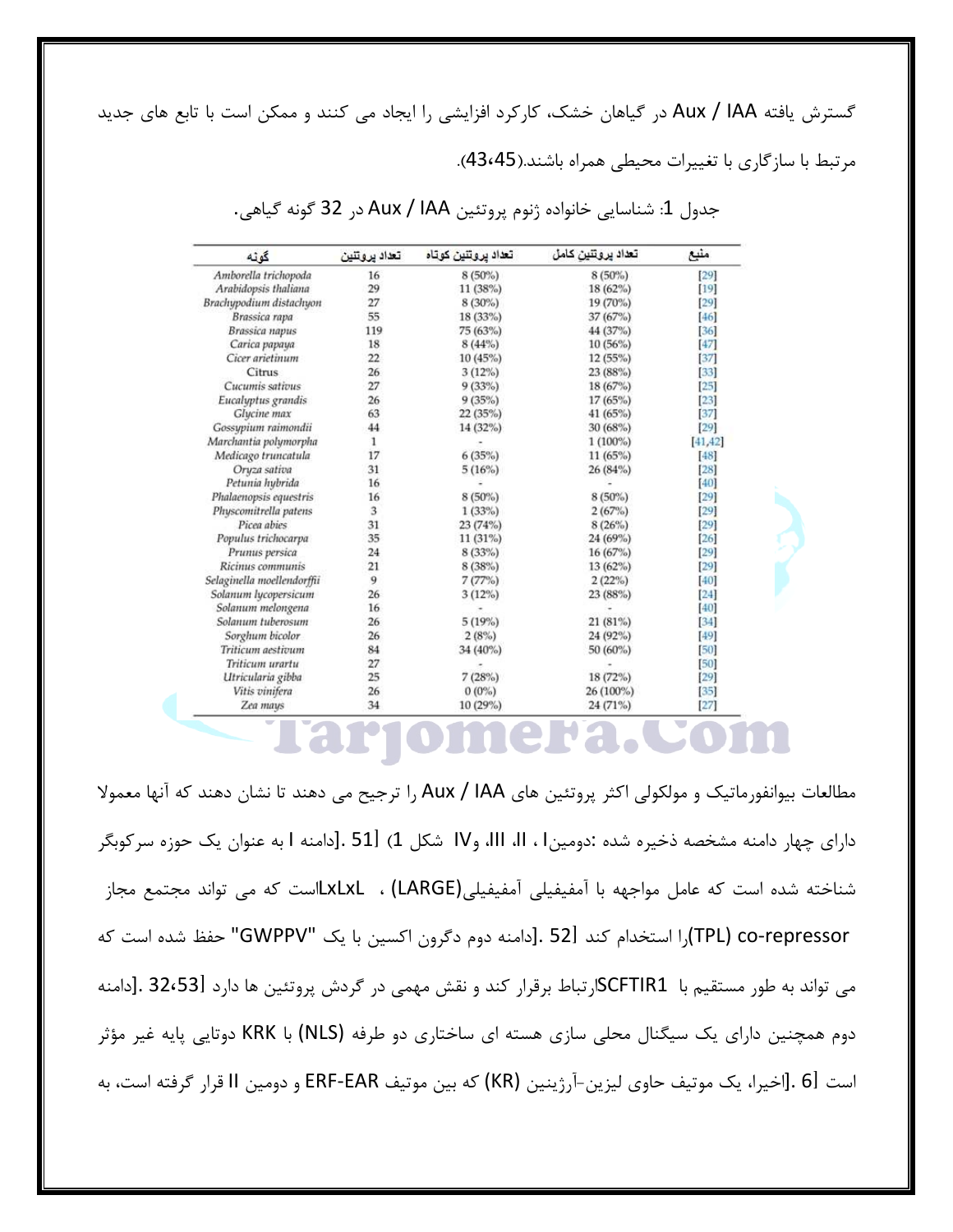عنوان یک انگیزه نرخی شناخته شده است که در تنظیم جریان پروتئین54] Aux / IAA ، [55کمک می کند. اخیرا، نقاط انعطاف پذیر با برخی از باقی مانده های خاص لیزین در مناطق فلانکینگ شناخته شده است، که به طور نزدیک با تنظیم متصل توسط TIR1 شناخته شده است 56l .[دامنه III حاوی یک βαα داروی آمفیفاتیک با ساختار و عملکرد مشابه موتیف تشخیص DNA در رگولاتورهای Arc و WetJ [7، [57] ، [57ست .مطالعات بیشتری تأييد كرد كه نقش βαα در حالت -homo و هتروديمريزاسيون با پروتئين Aux / IAA و / يا57، ARF [51، .57، ARF دامنه IV شامل یک منطقه اسیدی و نوع SV40 نوع [59] NLS (PKKKRKV) می باشد .علاوه بر این، یک موتیف "GDVP"حفظ شده بين β4 و α2 در دومين IV ممكن است به برهمكنشات الكترواستاتيكي پروتئين كمك كند  $(59)$ 

دامنه III و ) Vایعنی دومین III / IV همولوگ با دامنه دیمریزاسیون ترمینال کاربوکسی (CTD)را در پروتئین ARFبه اشتراک می گذارد، که در تنظیم فعالیت های ARF با برهمکنش با پروتئین های خانواده Aux / IAA و ARF|ز طريق نوع I / II Phox|د و Bem1p (PB1) پروتئين-پروتئين متقابل دامنه G0-51،58l.[دامنه Type I II PB1 /دو عنصر اسیدی (Type I) و موتیف اساسی (Type II) را به اشتراک می گذارند و موتیف Type I شامل موتيفي Dx (D / E) GDx8 E / D) ، موزاي Phox و Cdc و موتيف دامنه متقابل پروتئين آتيپيک پروتئين کيناز 59]، .[61]ین نقاط شناسایی، مکان های اتصال فیزیکی را برای تنظیم مسیر سیگنالینگ اکسین فراهم می کنند.



شكل 1: معماري دامنه پروتئين Aux / IAA كانوني .پروتئين Aux / IAA كانوني شامل چهار دامنه معمولي يعني دومین I-IV Sاست .دامنه I حاوی لوتی "LxLxL" است که به عنوان گیرنده واکنش اتیلن (ERF) مرتبط با سرکوب آمفيفيلي (EAR) شناخته مي شود .بين دامنه I وII ، يک موتيف "KR" محافظت شده به عنوان انگيزه نرخ شناسايي شد و یک سیگنال محلی سازی هسته ای دو طرفه (NLS) بین مولفه KR و دومین II قرار گرفت .نقاشی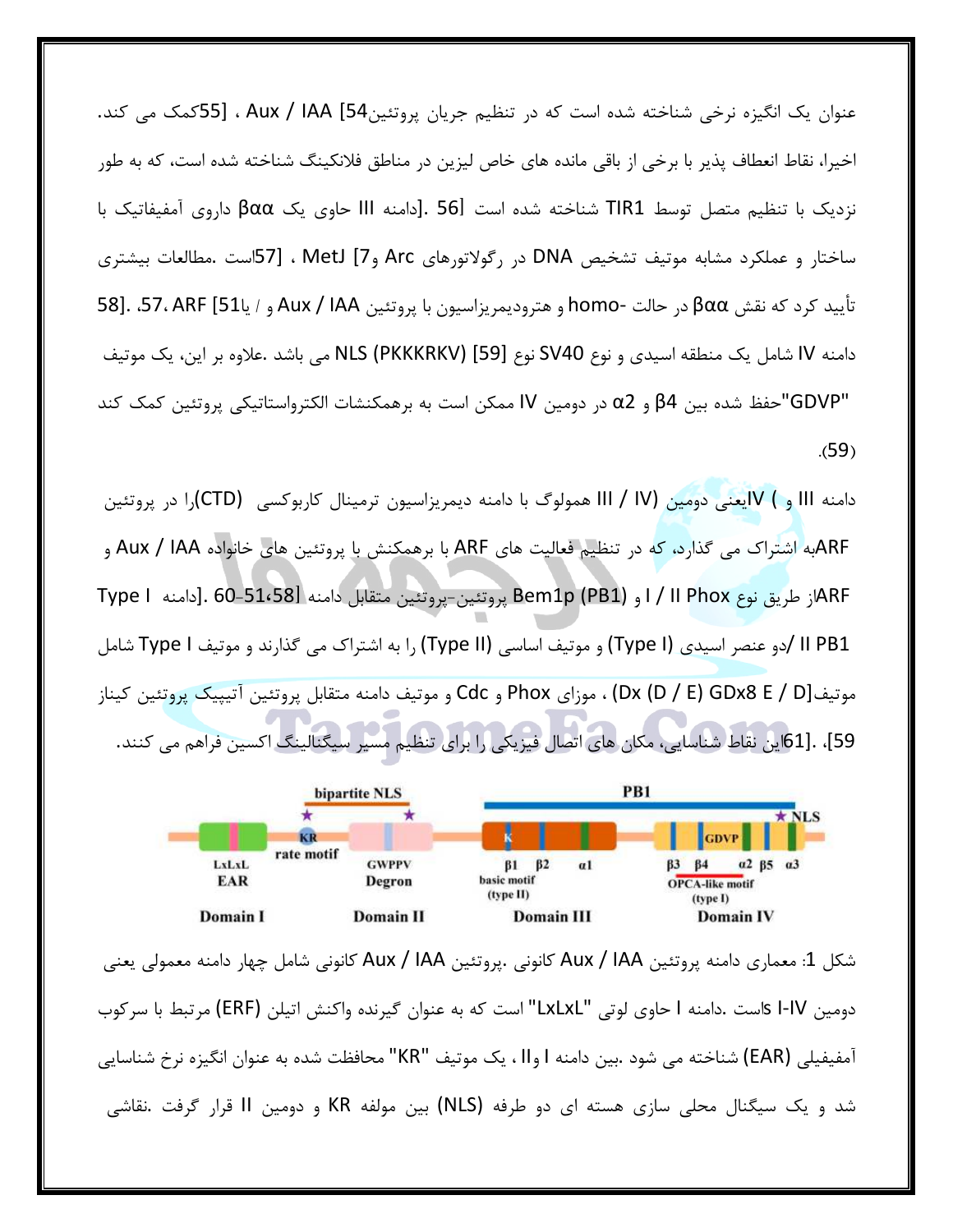"GWPPV"در دومین II یک دگرون است که کنترل گردش خون پروتئین Aux / IAA را دارد .دامنه سوم و چهارم با هم به نوع I / II Phox و Bem1p (PB1 دامنه می شود .دامنه سوم شاملβ1 ، β1و α1 است و باقی مانده "K" حفظ شده در β1 به عنوان یک انگیزه پایه نوع II PB1 شناخته شده است .دامنه IV حاوی سه-β ورق (β3-β5)و دو α3) α-helices و α3) می باشد .یکی از نقاط OPCA در این حوزه، چهره دیگر دامنه ePB1 را تشكيل مي دهد و يك موتيف "GDVP" حفظ شده بين β4 و α2 ممكن است باعث ايجاد برهمكنشات الكترواستاتيك شود .يكي ديگر از NLS ها نيز در اين دامنه مشاهده شد .

اگرچه بیشتر پروتئینهای Aux / IAA دارای چهار دامنه معمولی هستند، تعداد قابل توجهی از پروتئین Aux / IAA كوتاه شده نيز در گونه هاي گياهي مختلف يافت شده است (جدول 1 .(به عنوان مثال، دو پروتئين Aux / IAA AtlAA29)و (AtlAA33 در آرابیدوپسیز، سه پروتئینSIIAA16 ، Aux / IAA (SIIAA13)و (SIIAA20 در گوجه فرنگی و پنج پروتئین1AA (StIAA18 .StIAA16 .StIAA15 ، Aux / IAA (StIAA13 در عدم وجود سيب زميني دامنه هاي I و29] II ، .[34در همين حال، برخي از پروتئين هاي كوتاه شده بدون دامنه III يا Vاشناسایی شده اند، مانندCpIAA11 ، CpIAA19 ، CpIAA11 از Carica papaya [47]. باشناسایی شده اند، مانند بر این، بخش بزرگی از پروتئین های Aux / IAA کوتاه شده در Amborella trichopoda ، Cicer Triticum Selaginella moellendorffii Picea abies Phalaenopsis equestris arietinum ) aestivumش بافت شده است .علاوه بر فقدان برخی از حوزه های ضروری، تکثیر دوطرفه دوم دامنه منحصرا در ) PoptrIAA7.1بک همولوگ از آرابیدوپسیز (IAA7 شناسایی شد و تنها در گونه Populusحفظ شد (26) به طور کلی، تغییرات در این حوزه ها ممکن است به توابع متنوع مسیر مسیر سیگنالینگ اکسین کمک کند، که این امر باعث تسهیل نقش های متعدد Aux / IAA در پاسخ به تغییرات محیط زیست در گیاهان می شود. 3. برهمكنش پروتئين Aux / IAA در گياهان

گیاهان می توانند به شیوه ای دقیق و سریع به سیگنالینگ اکسین حساس و پاسخ دهند و این پاسخ شامل یک گروه از ژن هایی به نام ژن های پاسخ زودهنگام اکسین می شود .[44]پروتئین Aux / IAA به عنوان پروتئین پاسخ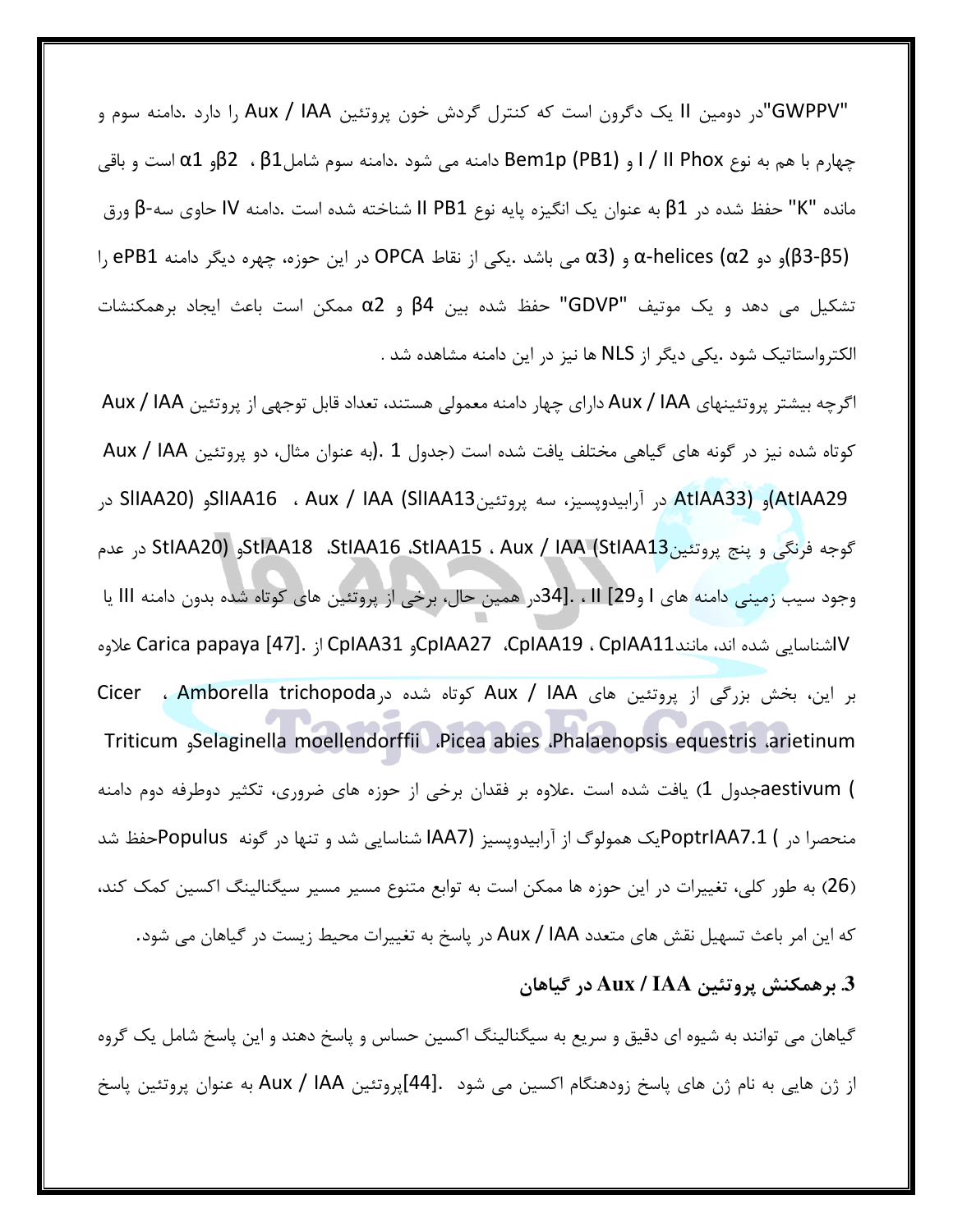اولیه اکسین شناخته شده است و از طریق برقراری ارتباط با پروتئین ARF به عنوان رگولاتورهای رونویسی [7،9،62] در سیگنالینگ اکسین شرکت می کنند .عملکرد پروتئین Aux / IAA در سیگنالینگ اکسین به خوبی خلاصه شده است G3،641 .[به طور خلاصه، AUX / IAAو ARFك داراي همان نوع I / II PB1 اور همولوگ هاي خود هستند، دامنه III / IV و دامنه نوع I / II PB1 دارای دو بار مثبت و منفی است که باعث می شود هومو - و هتروديمريزاسيون Aux / IAA و ARF از طريق برهمكنشات الكترواستاتيك 58،61،65،66] .[در سطوح پايين اکسین، پروتئینهای Aux / IAA به طور مستقیم با پروتئین ARF دیمریزه می شوند تا از برهمکنش فیزیکی آنها با مجتمع های آغازین رونویسی جلوگیری کنند و مشارکتکنندگان TPL / TPR را در دامنه EAR استخدام کنند (52،67 ). پروتئین های TPL / TPR استخدام با هیستون دیازتیلاس ها برای ایجاد تراکم کروماتین ارتباط برقرار مي كنند [52]. در سطوح بالاي اكسين، پروتئين Aux / IAA همراه با پروتئين TIR1 / AFB بوسيله اكسين به ارمغان می آورد. جعبه F در پروتئین TIR1 / AFB می تواند توسط مجموعه SCF نوع ubiquitin پروتئین لیگاز شناخته شده و پس از آن، پروتئین Aux / IAA پلی توسط پروتئین SCF و تجزیه شده از طریق پروتئولیتیک پروتئازم S26 مسیر [12،63،64 ] بعد از آن، پروتئین های ARF منتشر شده ممکن است NONFERMENTING (SWI / SNF SWITCH / SUCROSE) را برای اصلاح کروماتین به حالت فعال فعال كرده و به عناصر DNA AuxREs)Cis-Element DNA واكنش اكسين (AuxREs) بسيارند تا تغییرات در ژن پاسخ واکسن مورد نظرشان را در رونویسی سطح [5،62]. بر اساس این مکانیزم، سیگنالینگ اکسین می تواند تغییرات در سطوح بیان ژن را ایجاد کند.

برهمکنش و تنظیم پروتئین های Aux / IAA با ساختار مدولار آنها در ارتباط است. دامنه های I و II به واسطه نقش آنها در تثبیت پروتئین Aux / IAA شناخته شده اند و دومینII حاوی توالی ژن GWPP هسته هسته ای است که محل اتصال هسته با پروتئین TIR / AFB و اکسین است [68]. ساختارهای کریستال نشان داده اند که دامنه تكرار غني از لوسين (LRR) پروتئين TIR / AFB مي تواند جيب متصل كننده اكسين را تشكيل دهد كه اجازه می دهد اکسین به پایین در لنگر قرار گیرد و موم "GWPP" آن را در چسب "degron Aux / IAA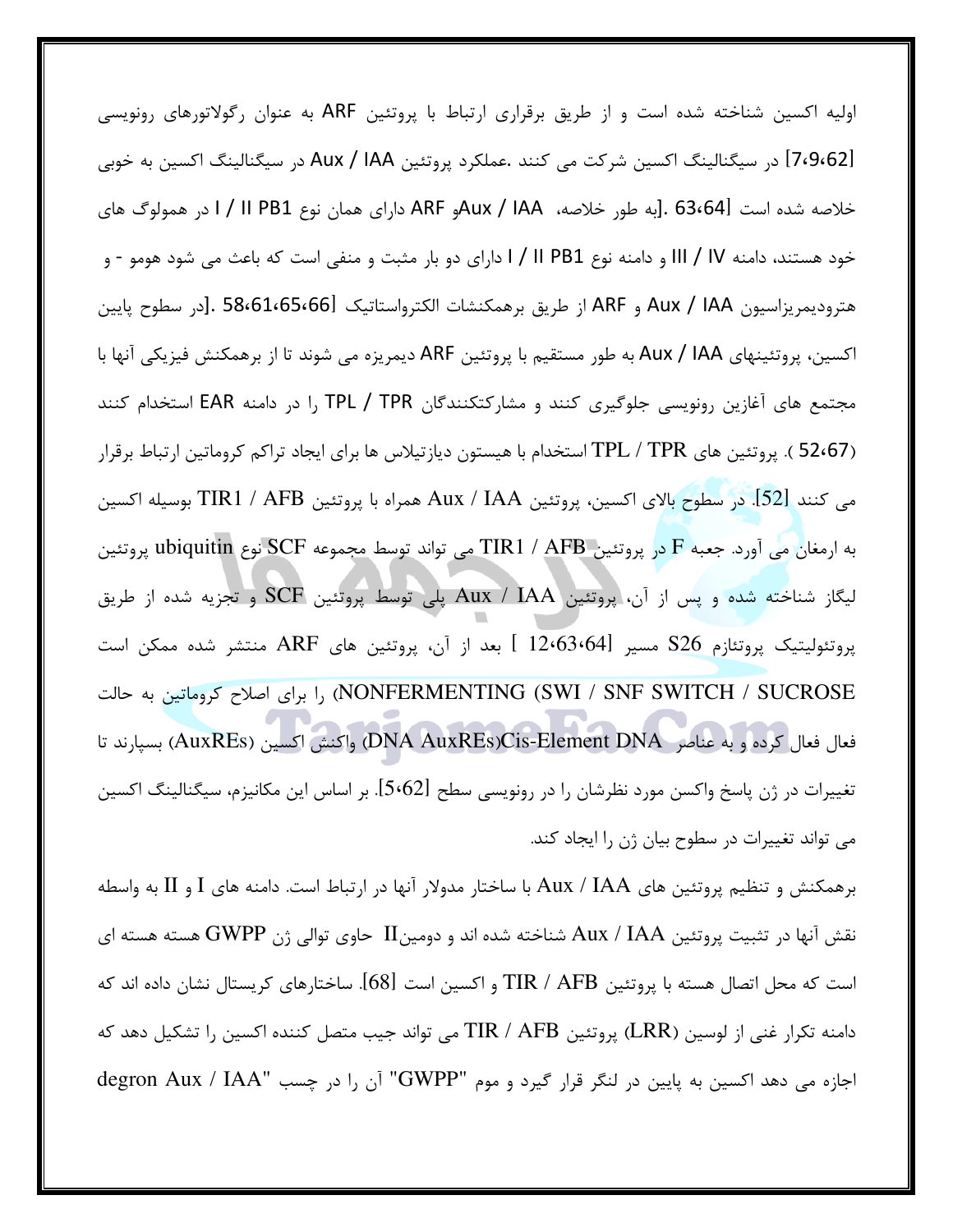پروتئین ها و اشغال بقیه قسمت این جیب [12]. بنابراین، حتی جهش های تک نقطه ای در منطقه دگرگون، وابستگی به پروتئین TIR / AFB را کاهش می دهند و مانع از تجزیه پروتئین Aux / IAA می شوند [69]. علاوه بر این، موتیف میزان حفظ شده، KRهمچنین گردش پروتئین Aux / IAA را تسهیل می کند، و گیاهان بدون این ماتریس میزان پاسخ فنوتیپ های پاسخ غیر حساس به اکسین مشابه با گیاهان با جهش های degron را نشان می دهد [54 .[شواهد اخیر نشان داد که اکسین می تواند تخریب مداخلهٔ پروتئازوم 26 \$ابیکوینات / Aux AAارا با تغيير مجدد پروتئازوم تنظيم كننده (PTRE1) از هسته به غشاي پلاسما [70،71] تنظيم كند .ميزان تخریب و سایت های ابکویناتاسیون در پروتئین Aux / IAA متغیر است و بقایای لیزین برای تخریب لازم نیست [72 .[تغييرات در سايت هاي پذيرش در نقاط انعطاف پذير از مناطق فلانكينگنيز منجر به وابستگي هاي اكسين متمايز، كه مربوط به پويايي تخريب در پروتئين هاي مختلف.[56] IAA تنظيم بازخورد منفي از فعاليت پروتئازوم S26 ممكن است به اجتناب از افزايش بيش از حد سيگنال اكسين و تخريب بيش از حد پروتئين Aux / IAA کمک کند [70]. علاوه بر دامنه های  $\rm{I}$  و  $\rm{I}$ ، دامنه های  $\rm{III}$  و  $\rm{V}$ ، که به دامنه دیمریزاسیون ترمینال کربوکسی (CTD) ARF ها همولوگ هستند، دارای دامنه شناخته شده PB1 [61] است. بر اساس رویکردهای ترمودینامیکی و ساختاری، برهمکنش الکترواستاتیک دو طرفه در حوزه PB1 شناسایی شده است و نقش های باقیمانده های باقیمانده در چهره های اساسی و پایه در تثبیت برهمکنش پروتئین و پروتئین [60] نشان داده شده است. اگرچه Aux / IAA و ARF مي توانند از طريق حوزه هاي PB1 خود همو يا هترو اليگومر را تشكيل دهند، مطالعات موردی ARF5 و IAA17 نشان داده اند که هتروزیلیوم های آنها تا 100 برابر بیشتر از هموالیگومرهای خود دارند [73]. این مطالعات نور جدیدی را در مورد این که چگونه این پروتئین های حاوی PB1 با یکدیگر در سطح اتمی ارتباط برقرار می کنند برای تسهیل سیگنالینگ اکسین تسهیل می کنند.

بر اساس تجزیه و تحلیل متقارن در مقیاس بزرگ انجام شده در آرابیدوپسیز با استفاده از گیرنده غربی / غربی / MS، مخمر دو ترکیبی، بازسازی شده پیچیده و روش های تکثیر پروتئین قطعه(PCA) ، یک نقشه جامع فیزیکی برهمكنش از پروتئين Aux / IAA در سال هاي اخير (شكل 2) [13،17،20،74. [اين نقشه متقابل، شامل اجزاي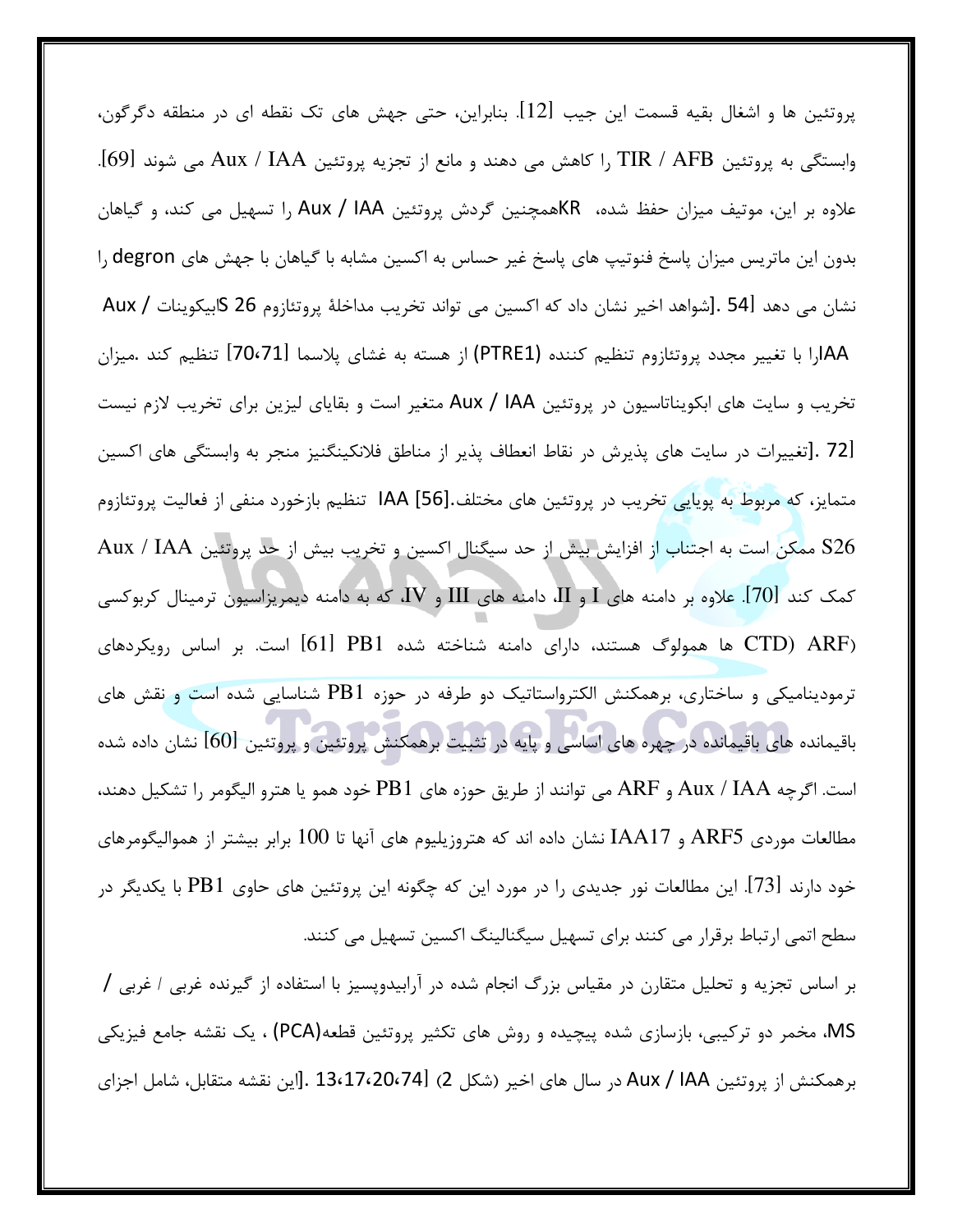انتقال دهنده سیگنالهای ضروری Auxin که بوسیله پروتئین Aux / IAA متصل می شوند (شکل 2 .(به عنوان مثال، 29 پروتئين Aux / IAA با اتصال 20 پروتئين ARF از طريق 544 برهمكنشات و همواسازي هاي / Aux AAاو همكاري هاي Aux / IAA-ARF به ترتيب 47٪ و 45٪ از برهمكنشات را اشغال كردند (شكل 2 .(تمام 29 پروتئین Aux / IAA با 253 درگیری متقابل و تنها ARF 13 به اشتراک گذاری 22 هموگلوباسیون (شکل 2). پروتئین TPL / TPR هم ریزپردازنده است که به دامنه EAR Aux / IAA متصل می شود .در شبکه برهمکنش، چهار پروتئین TPL / TPR شناسایی شد و اکثر پروتئین های Aux / IAA دارای برهمکنش فیزیکی با این چهار يروتئين TPL / TPR بودند، به جز IAA5، IAA8، IAA8، IAA3، IAA3، IAA3، IAA3، IAA3، IAA3، IAA3، IAA3، IAA33 ، IAA33، JAA33 شكل 2 .(اخيرا يک گزارش نشان داد که هومو اليگرميزاسيون TIR1 در آرابيدوپسيز مسیر دیگری برای تنظیم سیگنالینگ اکسین با تأثیر پروتئین Aux / IAA بود (75) در نقشه متقابل، چهار پروتئین از 6 پروتئين TIR1 / AFB در اين اينتراكتوم دخيل بودند، اما تنها 11 پروتئين Aux / IAA داراي برهمكنش مستقيم فيزيكي با 4 پروتئين TIR1 / AFB بودند (شكل 2). بنابراين تعداد زيادي از هموگلوبين ميان پروتئينهاي Aux / IAA و عدم برهمکنش فیزیکی با پروتئین TIR1 / AFB نشان می دهد که بسیاری از پروتئین های Aux / IAA تنها می توانند به عنوان همکاران هترودیمریزاسیون عمل کنند و ممکن است در فرآیندهای ابکویناتاسیون و فرآیند گردش کار شرکت نکنند. لازم به ذکر است که بیشتر برهمکنشات در نقشه برهمکنش Aux IAA / از آزمایشات برون تنیحاصل می شود و نقش ویژه ای از این برهمکنشات در سیگنالینگ اکسین باید با شواهد in vivo تایید شود. این اجزاء ضروری شناسایی شده و همچنین پروتئین های پروتئینی بالقوه در مسیر سیگنالینگ Aux / IAA- auxin، نقشه های جامعی از نحوه تغییرات در سطوح اکسین را در برنامه های برنامه ريزي مجدد ژن نشان مي دهد. بين المللي J. Mol. علم 2018، 19، 259 6 از 17 شركاي هتروديمريزاسيون و ممکن است در ابکویناتاسیون و روند گردش مالی شرکت نمی کنند. لازم به ذکر است که بیشتر برهمکنشات در نقشه برهمکنش Aux / IAA از آزمایشات برون تنیحاصل می شود و نقش ویژه ای از این برهمکنشات در سیگنالینگ اکسین باید با شواهد in vivo تایید شود. این اجزاء ضروری شناسایی شده و همچنین پروتئین های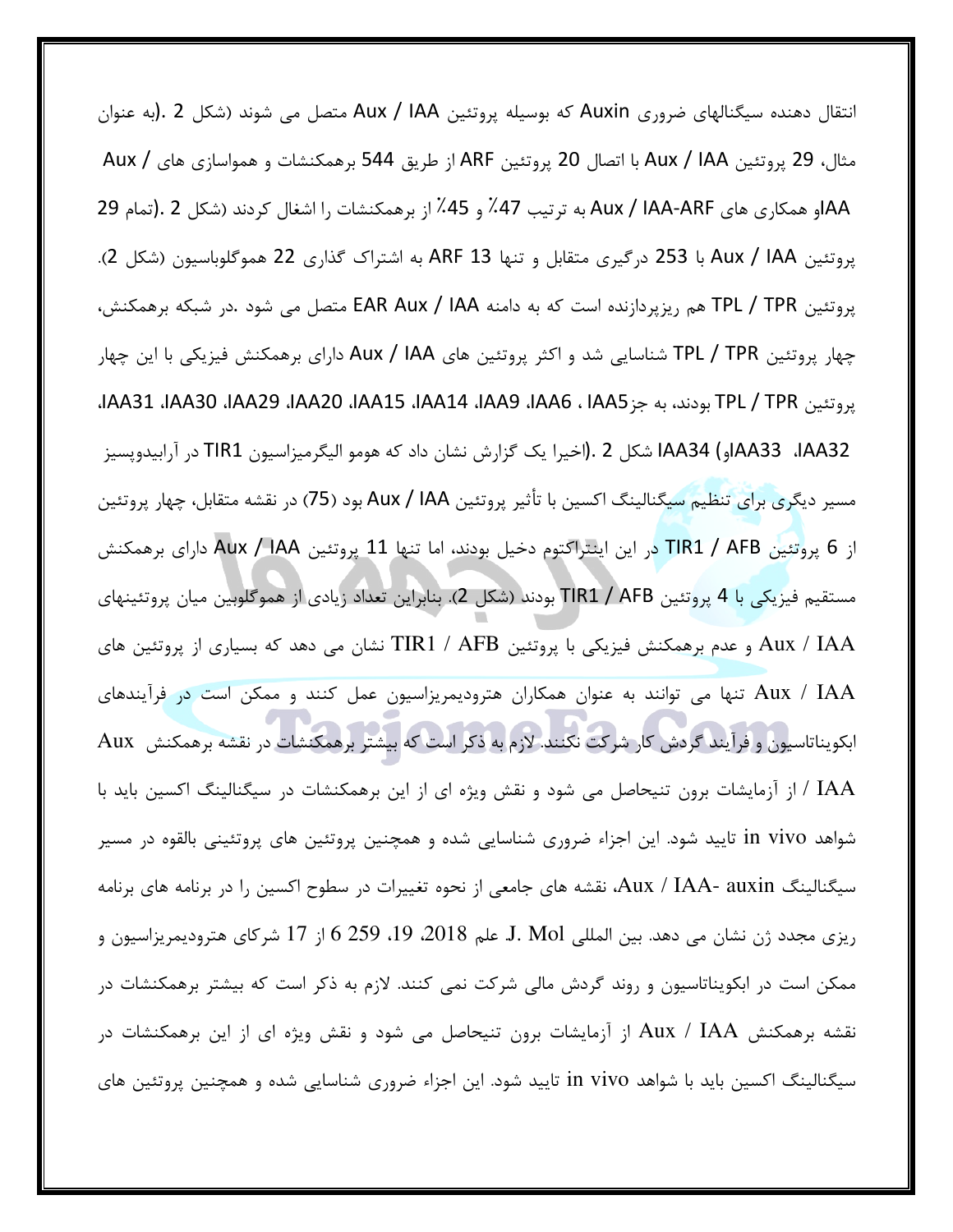

یروتئین بالقوه در مسیر سیگنالینگ Aux / IAA- auxin، نقشه های جامع از نحوه تغییر در سطوح اکسین ارایه

شكل 2: شبكه متقابل پروتئين .Aux / IAA برهمكنشات پروتئين و پروتئين فيزيكي از پايگاه داده BioGRID v3.4.153، https://thebiogrid.org/) [76] و در سيتوسكوپ نسخه 3.5.0) [77] تجسم يافت .پروتئين های TPL / TPR ،ARF ، AUX / IAA و TIR1 / AFB ابتدا شناسایی شدند و پروتئین های باقی مانده در دسته های کاربردی مختلف با استفاده از نرم افزار MapMan (نسخه 3.0.0) طبقه بندی شدند (78).

## 4. پروتئين Aux / IAA ممكن است در سطوح مختلف تنظيم شود

علاوه بر برهمکنش با اجزای سیگنالینگ اکسین، چندین فاکتور رونویسی جالب و پروتئین های سیگنالینگ که به طور بالقوه با Aux / IAA برهمكنش دارند شناسايي شده اند (شكل 3) [79]. يک مطالعه اخير نشان داد که RGA-LIKE3 (RGL3) به طور رقابتی با IAA17 برای محافظت از IAA17 از TIR1 برهمکنش می کرد و برهمکنش بین این دو پروتئین پاسخ به استرس نیتریک اکسید (NO) را افزایش داد [80]. در همین حال، اهداکنندگان NO همچنین بیان ژن وابسته به اکسین را افزایش می دهند، در حالی که NO تخلیه بلوک تخریب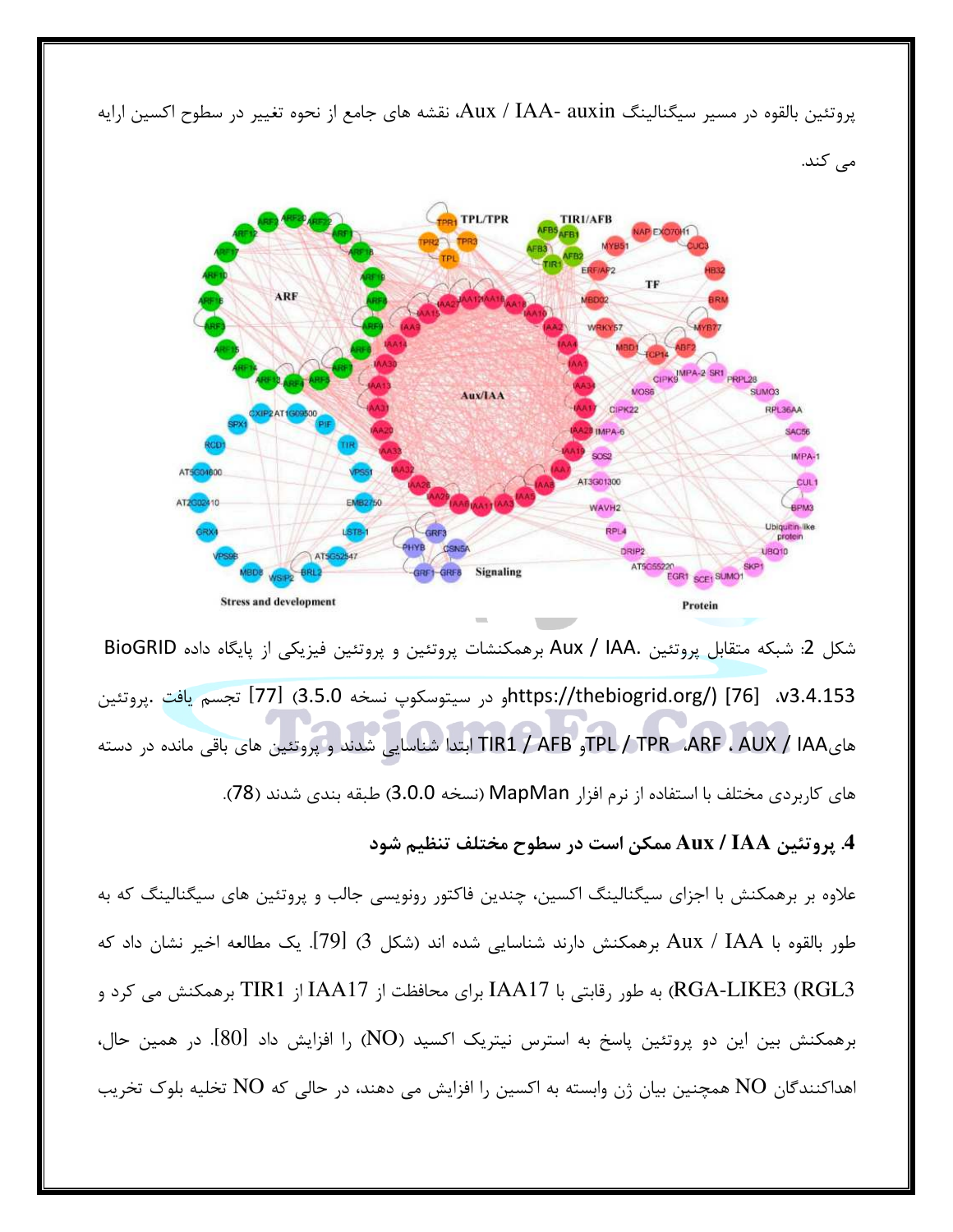پروتئین Aux / IAA را محدود می کند [81]. علاوه بر این، -SنیترولیزاسیونTIR1 در سطح پس از نقل و انتقال تقويت برهمكنش TIR1-AUX / IAA و تسهيل گردش از پروتئين Aux / IAA [81]. مطالعه بيشتر یافته است که مجموعه ای از بقایای فضایی خوشه ای در TIR1 هدایت الیگومریزاسیون خود را در آرابیدوپسیز، و این روند برای پروتئین پروتئین IAA و انتقال سیگنال های اکسین مورد نیاز است [75]. جالب توجه است، جهش های موجود در بقایای آمینو اسید شناسایی برای -Sنیترولیزاسیون همچنین مانع از الگومریزینگ TIR1 می شود، که به این معنی است که NO ممکن است الیگومریزاسیونTIR1 را تحت تاثیر قرار دهد تا سیگنالینگ اکسین را تنظیم کند [75]. در طول توسعه ریشه آرابیدوپسیز گزارش شده است که یک آنزیم E2 برای ابکویناتاسیون مرتبط با Lys63 (UBC13) می تواند ثبات Aux / IAA را برای کنترل ریشه های مبتنی بر اکسین کنترل کند و این فرآیند ممکن است در سرکوب فعالیت مجموعه SCFTIR1 [82]. این داده ها نشان می دهد که تنظیم ثبات پروتئین Aux / IAA توسط عوامل دیگر، نقش مهمی در میانجیگری مسیر سیگنالینگ اکسین در گیاهان دارد. یک عامل بازسازی کروماتین، PICKLE (PKL)، برای سرکوب فعال IAA17 فعالیت 19 / ARF7 و برای شروع ریشه جانبی، ضروری است [83]. علاوه بر این، نشان داده شده است که IAA3 هدف دو استیلترانسفراز هيستون است، بويژه حامل LUX AUXIN RESISTANT 2 (LAX2) و كنترل كلي غوطه ور 5 (GCN5)، که نشان می دهد که ژنهای Aux / IAA نیز می توانند تنظیم شوند توسط تغییرات اپی ژنتیک [84.85]. بنابراین، تغییرات اپی ژنتیک نیز نقش مهمی در تنظیم سطوح بیان ژنهای Aux / IAA دارند .علاوه بر اين، فاكتور رونويسي PHYTOCHROME عامل Factor 4 (PIF4) مي تواند سطح بيان IAA19 و IAA29 را با اتصال مستقیم به پروموترهای آنها برای سرکوب فعالیتARF7 ، و بنابراین منفی تنظیم نورگرایی و سیگنالینگ اكسين 86|[ترويج .مطالعات اخير نشان داده است كه 21 از 29 ژن Aux / IAA|هداف سهPIF4 ، PIFs (PIF3م PIF5)هستند و 12 ژن Aux / IAA در پاسخ به سایه طبیعی تعدیل شده اند B7،88].[این نتایج، نقش های حیاتی ژن های Aux / IAA را در پاسخ های نور ناشی از اکسین بررسی می کند .یکی دیگر از عوامل رونویسی، MYB77، در برهمکنشات برون تنیبا ARF7 یا IAA19 برای کنترل ریشه های جانبی ایجاد شده بود (74،89).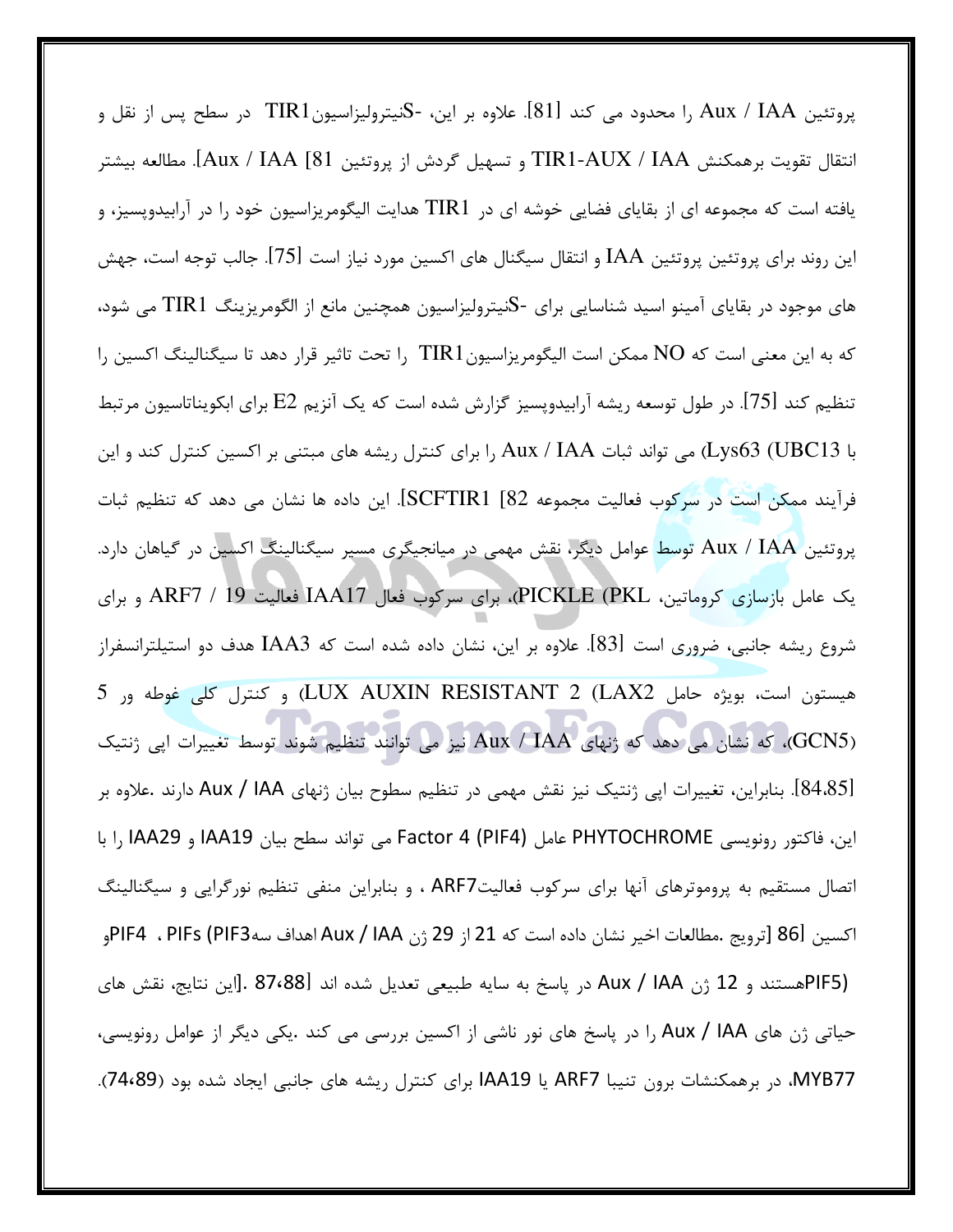علاوه بر این، IAA29 می تواند به طور رقابتی با WRKY57 ارتباط برقرار کند تا انسداد نسبی برگ ناشی از اسید جاسونیک را نشان دهد [90،91]. به تازگی، دیگر عوامل رونویسی مربوط به استرس، مانند پروتئین اتصال دهنده غشاء و القايي (DREB1) / C-repeat (CRF) (CBF)، به طور مستقيم به پروتئين هاي IAAs [92] پيوند دارند. به عنوان مثال، CBF1 و DREB2A می توانند به طور مستقیم سطح رونویسی IAA5 و IAA19 را تنظیم کنند؛ ژنهای دومی برای غلبه بر استرس خشک شدن در آرابیدوپسیز ضروری هستند [92]. فاکتور رونویسی لوكين زيپ (bZIP11 bZIP1 با ايجاد مستقيم برنامه ريزي رونويسي IAA3، كه باعث مهار رشد ريشه مي شود، هموستاز انرژی و رشد ریشه اولیه را با هم مخلوط می کند [93]. علاوه بر این، گیرنده واردات هسته ای IMPORTIN-ALPHA 6 (IMPα6) می تواند به طور موثر IAA12 را به هسته برساند و این فرآیند برای نگهداری به اندازه کافی طولانی مدت IAA12 در هسته برای تنظیم اولیه ابتدایی ریشه ضروری است [94]. در برنج، پلی فسفات کیناز inositol (OsIPK2) پروتئین OsIAA11 را با همکاری دومین II تثبیت کرد و بیش از حد OsIPK2موجب غير حساسيت و ناتواني اكسين در ايجاد ريشه جانبي DSCYP2 (شد) منذ الله عن ژن سيكلوفيلين) به طور مستقیم با سرکوب کننده همسر شاپرون آن از آلک G2 skp1 (OsSGT1) برای تنظیم ریشه زایی از طریق ترويج پروتئين Aux / IAA [96] برهمكنش مي كند. مطالعات بيشتري به شناسايي يک C2HC نوع پروتئين انگشت روی (OsZFP) که می تواند به طور مستقیم با OsCYP2 ارتباط برقرار کند تا تنظیم ریشه های جانبی را از طريق مسير IAA تنظيم كند، و OsIAA23 ممكن است در اين فرايند سيگنالينگ اكسين توسط OsZFP مهار شود [97 .[جالب توجه است، پروتئين كپسيد P2 از ويروس كريپ فروت برنج (RDV) مي تواند به طور مستقيم با OsIAA10ارتباط برقرار کند و پروسه های تخریب شده بوسیله OsTIR1 را مسدود کند و جهش هایی در OsIAA10مقاومت برنج بر روى اين ويروس افزايش يافته است (98).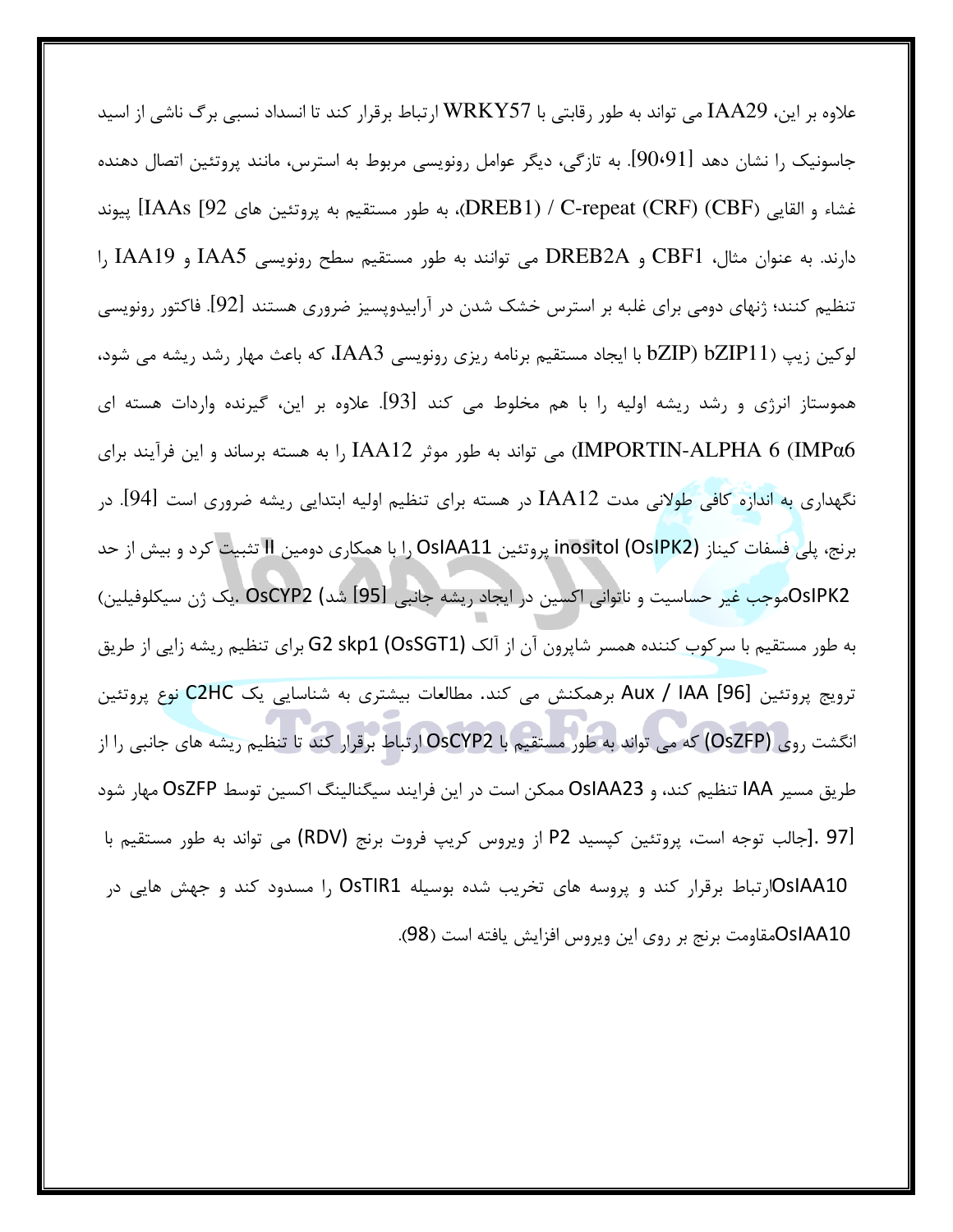

شكل 3: پروتئين Aux / IAA ممكن است در سطوح مختلف تنظيم شود. LAX2 ،PICKLE ،PKL، مانند GCN5 :AUXIN RESISTANT 2، كنترل عمومي غير قابل انعطاف 5: PHYTOCHROME .PIF3 عامل برهمكنش PIF4 .3، فيتوكروم عامل برهمكنش 4: PHYTOCHROME .PIF5 عامل برهمكنش 5: CBF1، عامل اتصال 1 تكرار DREB2A .C. پروتئين اتصال دهنده عنصر پاسخ دهنده كم آب، bZIP11 .A2، زيپ پايه لوسين VBC13 :RGA-LIKE3 .RGL3 :PHYTOCHROME A .PHYA :11. TRA NSPORT INHIBITOR .TIR1 :UBIQUITIN-CONJUGATING ENZYME 13 . F-BOX سيگنالينگ RESPONSE 1 / AUXIN

در همین حال، اصلاحات پس از ترجمه همچنین نقش مهمی در تنظیم پروتئین) Aux / IAA شکل 3) [99] دارد . به عنوان مثال، آزمایشهای قبلی تایید شده است کهIAA3، IAA3، PAA9او IAA17 آرابیدوپسیس را می توان با فيتوكروم A (PHYA) در شرايط آزمايشگاهي، مدركي دال بر دخالت اكسين در سيگنالينگ نور [100] فراهم مي كند كه فسفوريله .در يكي ديگر از مقالات اخير، پپتيديل پروليس سيس / ترانس ايزومراز سيكلوفيلين LATERAL (ROOTLESS2 (LRT2)نشان داد که از ایزومیزاسازی پپتیدیل پرولییل OsIAA11، که باعث برهمکنشات OsIAA11-OsTIR1و گردش OsIAA11 از طریق پروتئازوم [101] 26Sاخیرا نشان داده شده که تعداد زیادی از میکرو RNA ها (miRNAs) رگولاتورهای Aux / IAA بالادست را هدف قرار داده اند، اما اطلاعات در مورد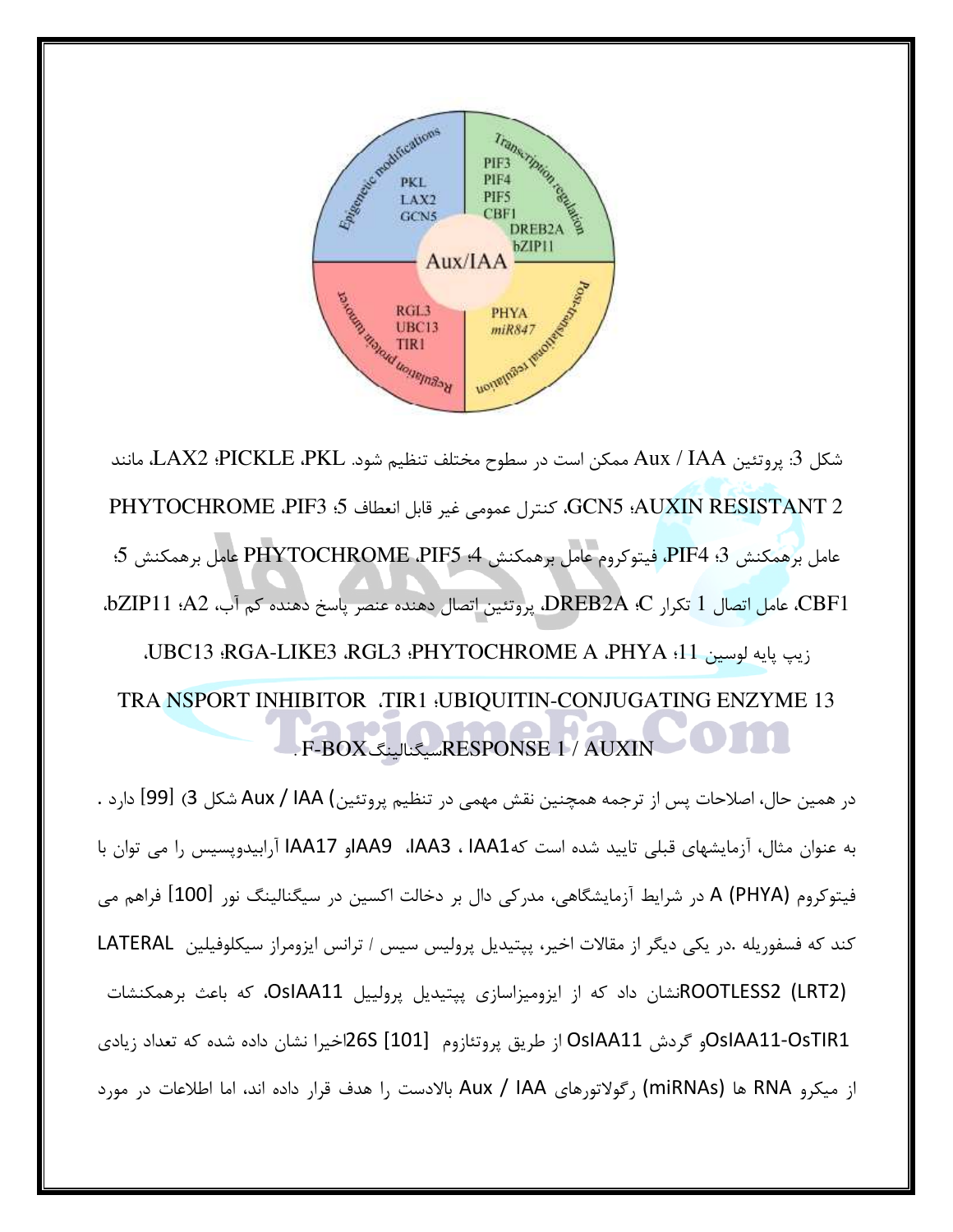تنظيمات يس از ترانزيت پروتئين Aux / IAA توسط miRNA هنوز بسيار محدود است (9،102) اولين miRNA كشف شده در Aux / IAA در آرابيدوپسيز شناسايي شده است، و اينmiR847 ، miRNA، هدف MRNA AA28ابرای تخریب و مثبت تنظیم کننده اندام جانبی را به عنوان یک تنظیم کننده مثبت تنظیم می کند (103).با این حال، اطلاعات در مورد تنظیمات پس از ترجمه از پروتئین Aux / IAA هنوز بسیار محدود است . مطالعات بیشتر برای بروز نور جدید در این منطقه ضروری است.

5. نقشهای عملکردی ژنهای Aux / IAA در طی روند رشد و رشد گیاهان

اگر چه 29 پروتئین Aux / IAA در آرابیدوپسیز وجود دارد (با برخی از افزونگی کارکردی(، بیشتر جهش های موجود در پروتئین های Aux / IAA فنوتیپ های مشابهی را نشان می دهند که در آن انتقال ترشح سیگنالینگ اکسین مانع است، که منجر به نقص در فرآیندهای مختلف گوناگون مانند رشد جنین، و طول کشیدن، رشد هیپوکوتیلی، تروپیسم، رشد ارگانیک و سایر فرآیندها (شکل 4) [17-19 .[به عنوان مثال، یک جهش سودمند از عملکرد، iaa1 / axr5، نقص در ریشه و ساقه تروپیسم را نشان داد [104]، اما جهش های حاصل از عملکرد در iaa2و iaa6 منجر به فنوتیپ های مشابه، که نشان داد هیپوکوتیل کوتاه و برگ های پر شده ، در آرابیدوپسیز 15].IAA3 .[15 . AA14او IAA18 در کنترل ریشه های جانبی ایجاد شده توسط برهمکنش با دو پروتئین ARF (ARF7و ARF19) به طور غیرمستقیم عمل می کنند. علاوه بر این، تجزیه و تحلیل فنوتیپی از variants آرابیدوپسیز ترانس ژنیک که در میزان تخریب IAA14 متفاوت است، نشان می دهد که زمان شروع ریشه های جانبي به واسطه سرعت حركت [106] IAA14 تنظيم شده است IAA7 / AXR2 .پاسخ هاي مورفولوژيكي ناشي از نور را کنترل می کند، مانند بازدارندگی طول انقباض هیپوکوتییل و ترویج رشد برگ، همانطور که در جهش های iaa7 / axr2-1) در تاریکی دیده می شوند، مشاهده شد [107 IAA8 .[می تواند با TIR1 ارتباط برقرار کند تا سلول های رحم را تنظیم کند و بیان بیش از حد این ژن سبب بروز گرانشی غیر طبیعی می شود [108 .[جهش در دامنه IAA8 اامنجر به ارگان های غیر طبیعی گل با سطوح پایین اسید جاذونی شد که با برهمکنشات آن با ARF6و17] AFR8 ، [109موثر بود. AA12ابا ايجاد ارتباط با پروتئينARF5 ، كه براي ريشه هاي جنيني و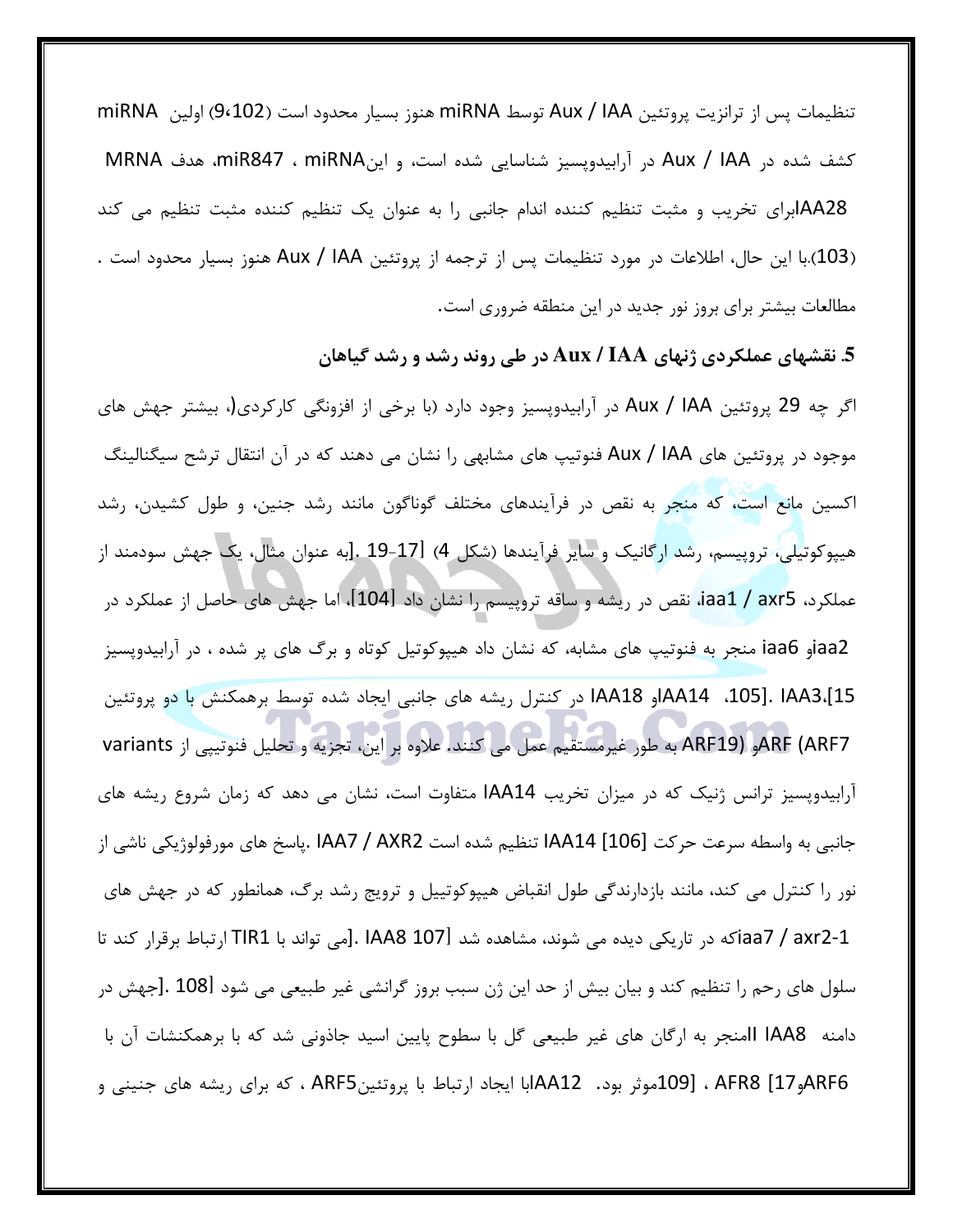الگوی جنین ضروری است، شروع زنجبیل مریستم ریشه را در طی جنین زودرس آغاز می کند [1110،111 .[جهش های αa16 تثبیت کوچکترها، موهای ریشه کوتاهتر، ریشه های کمر جانبی و انقباضات رشته کوتاهتر از نوع وحشی را نشان می دهند و جهش های هوموزیگوت iaa16بارور نیستند IAA17 16J. [در برخی از فنوتیپ های معمولی تحت کنترل سیگنال های اکسین نظیر انقباض هیپوتیوتیک، ریشه گرانشی و موی ریشه و ایجاد ریشه های احتمالی دخیل است [112،113 .[یک گزارش اخیر نشان داد که IAA17 همچنین در جذب آمونیاک سیتوزول گلوتامین سنتتاز GLN1) ؛ 2) در ريشه آرابيدوپسيز دخيل بوده است [114 .[تجزيه و تحليل سود حاصل از عملكرد نشان داد نقش هايي كه IAA18 در الگوريتم راسيي جنيني با سركوب فعاليت ARF5 و ديگر ARF ها [115] بازي مي كند. جالب توجه است، رونوشت های IAA18 و IAA28 را می توان از برگ های بالغ به ریشه از طریق فلوئوم منتقل کرد تا منجر به تشکیل ریشه های جانبی شود IAA19 116l .[در رشد و رشد هیپوکوتیل و ایجاد ریشه های جانبی با برقراری ارتباط با ARF7 مشارکت کرد و جهش IAA19 در حفظ غده هیپوتیوتیک و ریشه های منظم جانبی ادامه یافت .جهش های عملکرد پذیری iaa28-1 یک فنوتیپ قوی اکسین را با شکست در ایجاد ریشه های جانبی و كاهش اندازه گیاه و سلطه راسی نشان می دهد [118 .[در همین حال، AA28اهمچنین در فرایند شناسایی سلول بنیانگذار ریشه های جانبی به وسیله منفی تنظیم فعالیت فاکتور رونویسی پایین آن، [119] GATA23تنظیم می شود. غلظت بيش از حد سه ژن Aux / IAA غير كانونيIAA30 ، (IAA20وIAA31 منجر به فنوتيپ هاي مشابهی می شود و گیاهان با بیان بیش از حد IAA20 نشان می دهند که رشد ریشه ها و رشد هیپو کوتولی و فروپاشی مریستم راسی ریشه پس از جوانه زنی نشان داده شده است (120).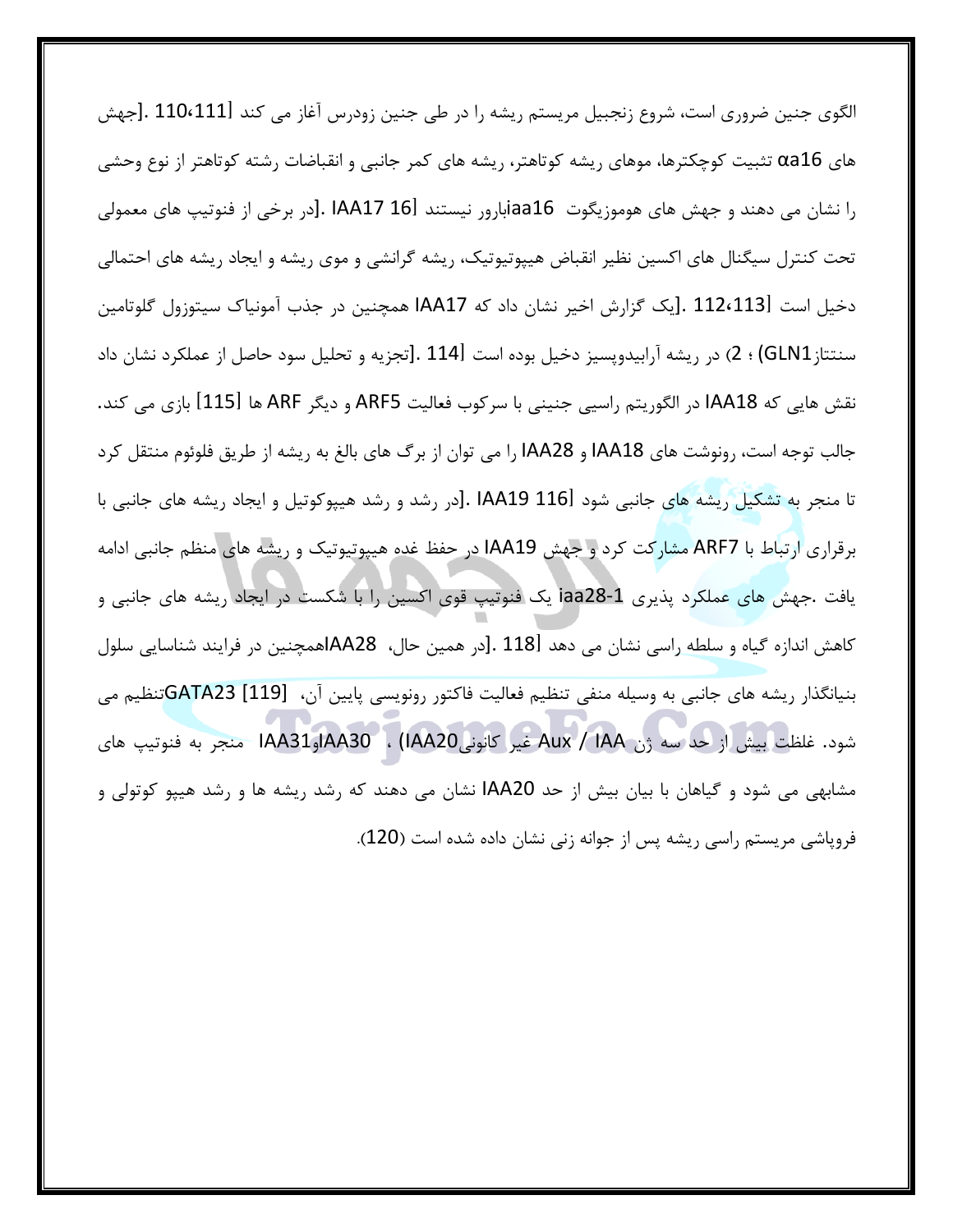

شکل 4 خلاصه ای از عملکرد ژنهای Aux / IAA در فرآیند رشد و توسعه آرابیدویسیز علاوه بر آرابیدویسیز، دستاوردهای قابل توجهی نیز در درک نقش پروتئین Aux / IAA در سیگنالینگ اکسین در سایر گیاهان مانند گوجه فرنگی، سیب زمینی، برنج و صنوبر ساخته شده است 95،121-954 SiIAA3در گوجه فرنگی به عنوان یک پل مولکولی بین مسیرهای سیگنالینگ اکسین و اتیلن تأیید شده است و گیاهان SiIAA3 RNAiدر گیاهان پرورش یافته و رشد انحنای قلاب راسیی در شرایط تاریک کاهش می یابد (121). SiIAA9 کنترل فرآیندهای چندگانه ای که از طریق سیگنالینگ اکسین منتقل می شود، مانند غالبیت راسیی، مورفوژنز برگ، رشد ارگانیسم گل، و تعیین میوه و رشد .[127-125]جهش در SiIAA9 منجر به شکل برگ غیر طبیعی و میوه های یارتنوکارییک می شود 1251-127 .[به تازگی سیستم CRISPR / Cas9 برای به دست آوردن-SIIAA9 crisprدر موتانت های گیاهی گوجه فرنگی (Solanum lycopersicum) که فونتیپ های شبیه به گیاهان جهش یافته SiIAA9 مانند برگ های غیرطبیعی و پارتنوکاریی دارند، بهینه شده است (128). SIIAA15 نقش های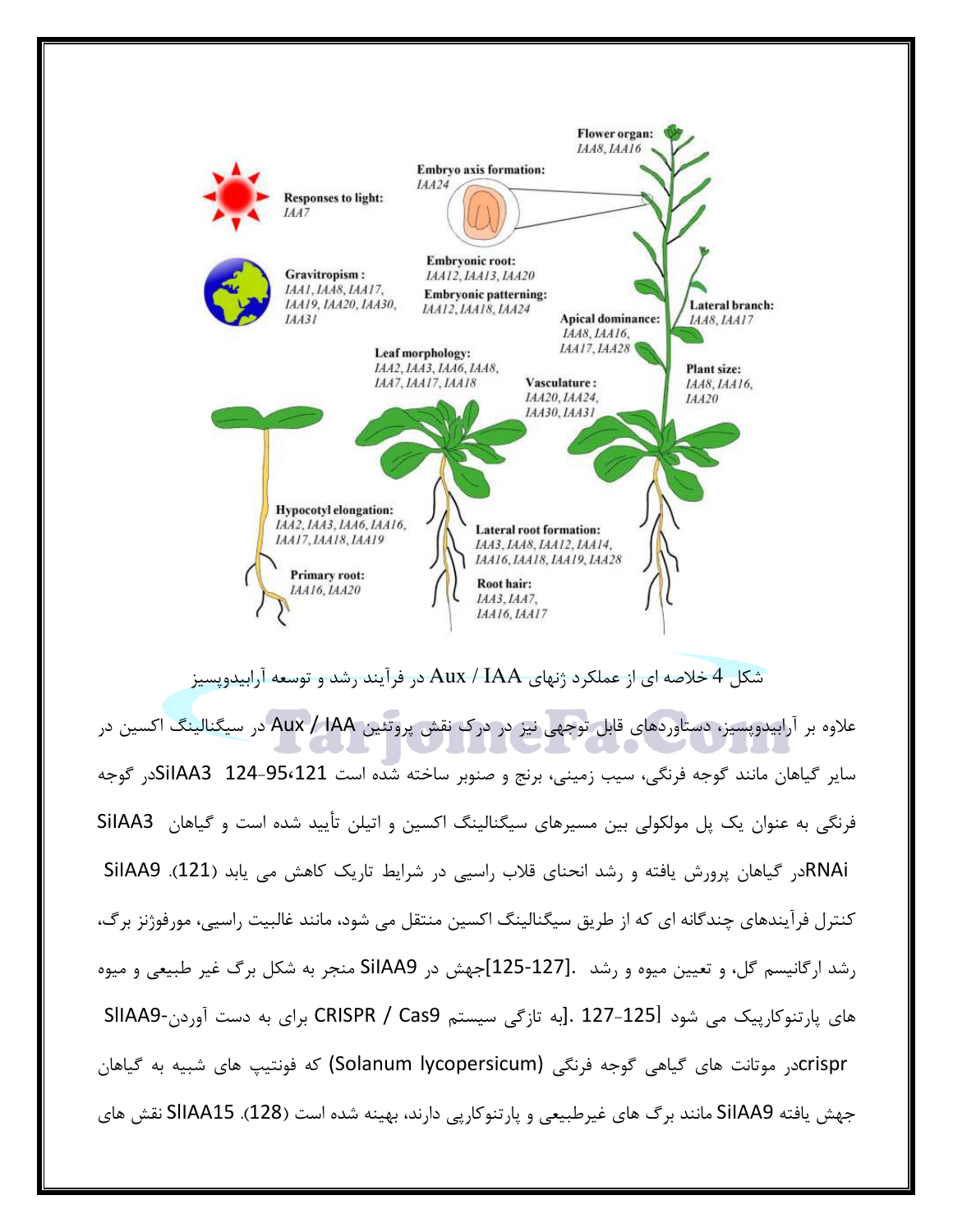متعددی را در طی فرآیندهای رشد گوجه فرنگی ایفا می کند و گیاهان سرکوب شدهSIIAA15 ، شکل گیری ریشه های جانبی را افزایش می دهند، توسعه اصلاح شده شاخه های زیر پایینی، کاهش تعداد تریکوم و تنظیم میوه و افزایش ضخامت برگ SilAA17 .[129]نقش مهمی در کنترل کیفیت میوه ایفا می کند و خطوط-SilAA17 خاموش نمایش میوه های بزرگتر را با پرکایپای ضخیم تر از خط وحشی نشان می دهند (130) گیاهان SiIAA27 RNAiشان دهنده آناتومی ارگانهای مولد مجدد و کاهش سطوح بیان ژن های درگیر در سنتز کلروفیل است .اخیرا نشان داده شده است که SIIAA27 به شکل مثبت تنظیم میکوریزا آربوسکولار را تنظیم کرده و با تنظیم سطح بیان [132] SIGALING PATHWAY1 (NSP1)(در استحکام بیضه سازی استریگالکتون شرکت می کند. در سیب زمینی، سرکوب StIAA2 موجب مورفوژنز ساقه تغییر یافته، افزایش ارتفاع بوته و هیپونستی پتیول و برنامه ریزی رونویسی مجدد سایر ژنهای StIAA می شود .برای اعضای خانواده ژن Aux / IAA در برنج، OsIAA1بوسیله اکسین القا می شود و در پاسخ نور و انقباض کولئوپتیلی در برنج نقش مهمی دارد [133) بیان بیش از حد OsIAA4 در برنج منجر به حساسیت کمتر نسبت به اکسین خارجی، کوتوله و بیشتر زاویه پنجه در مقایسه با گیاهان وحشی (134) بیان بیش از حد OsIAA6تحمل تحمل به خشکسالی را افزایش می دهد، با این حال، جهش های عملکرد از دست دادنOsIAA6 ، رشد بیشتری را نسبت به نوع وحشی [135 [نشان می دهد .در مقابل، بیان بیش از حد OsIAA10تعداد پنجه را افزایش می دهد (98). تجزیه OsIAA11 برای ایجاد ریشه های جانبی ایجاد می شود، و جهش در degron OsIAA11 ، این پروتئین را تثبیت می کند و نقص در ریشه جانبی (95،96،136) ایجاد می کند .جهش های OsIAA13 به دست آوردن عملکرد نشان می دهد فنوتیپ های کاهش ریشه های جانبی و نقص در پاسخ جاذبه ای، که به طور نزدیک به برنامه ریزی رونویسی از مجموعه ژن های دخیل در ریشه زدایی (137) .0sIAA23برای نگهداری پستمبریونی مرکز مرطوب توسط سیگنالینگ اکسین در برنج ضروری است (138 )در ذرت، AA10امی تواند سطح بیان ژن LATERAL ROOT PRIMORDIA 1 (LRP1) را به طور مستقیم با پروموتر مرتبط سازد و iaa11 (rum1) iaa11 موتاسیون افزایش عملکرد می تواند بیان LRP1 را فعال نکند و نتواند برای شروع منیزیم و ریشه های جانبی مناسب باشد.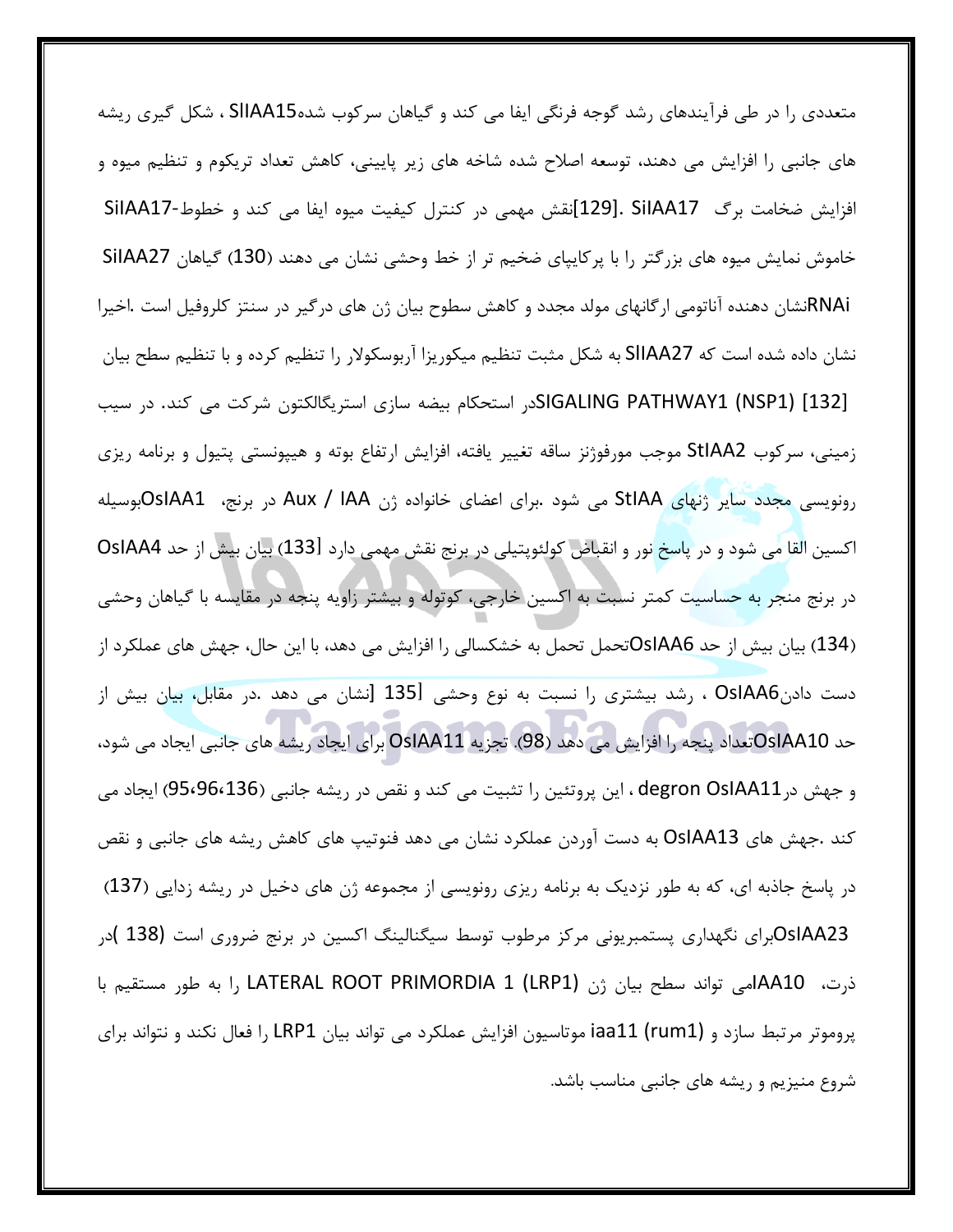در گیاهان جنگلی، بیان بیش از حدPttIAA3m باعث می شود که ژن مورد ارزیابی جهانی اکسین قرار گیرد برنامه ریزی مجدد، که به طور نزدیک با تقسیم سلول کیمیبال و توسعه زایلم ثانویه در آسپای هیبرید ارتباط دارد [123]. بيان بيش از حد PtrIAA14.1همولوگ آرابيدوپسيز IAA7 ) در آرابيدوپسيز نقش خود را در تنظيم الگوي عروقي از طريق تعامل با AFR5 تاييد مي كند [140]. به تازگي، يک مطالعه ديگر نقش اکاليپتوس EgrIAA4 در تشکیل فیبر و رسوب دیواره سلولی ثانویه توسط بیان هترولوگ از این ژن در آرابیدوپسیز را تایید کرده است. نتيجه گيري ومطالعات اينده-

در طی هه اخیر، پیشرفت های قابل ملاحظه ای در خصوص درک مکانیسم حس اکسین و فاریند های انتقال سیگنال از طریق روش های ژنتیکی معکوس و مستقیم صورت گرفته است. این پیشرفت ها نشان می دهد که ژنهای Aux / IAA به عنوان عوامل مركب عمل مي كنند كه بيان ژن را در انتقال سيگنال هاي اكسين تنظيم مي كنند و درک عملکرد مولکولی و دستگاه های تنظیم کننده آنها در رشد و تکثیر گیاهان به میزان قابل توجهی افزایش يافته است. با اين حال، در مورد فرايندهاي مسير سيگنالينگ اکسين توسط Aux / IAA، هنوز شکاف زيادي وجود دارد که هنوز حل نشده است. برای مثال، هنوز اطلاعات بسیار محدودی در مورد تنظیم ژنهای Aux / IAA در سطوح رونویسی و پس از رونویسی وجود دارد. پروتئین های Aux / IAA دارای بسیاری از تعاملات با پروتئین های دیگر در نقشه های تعاملی هستند و نقش خاص این تعاملات تا حد زیادی ناشناخته است. در مقابل، مطالعات فعلی Aux / IAA در مسیر سیگنالینگ اکسین عمدتا بر جنبه های رشد و تکامل گیاه تمرکز دارد، اما درک نقش نقش Aux / IAA در پاسخ واکنش اکسین به تعاملات محیطی، از قبیل خشکسالی، کمبود مواد مغذی و سایر تنش های زیست محیطی. در آینده، رویکردهای ژنتیکی همراه با رویکردهای مدلسازی محاسباتی همچنان نقش مهمی در شناسایی ژنهای نامزد جدید را که Aux / IAA را تنظیم می کنند، ادامه خواهد داد و یک لایه وسیع تر از شبکه های نظارتی سیگنال اکسین ممکن است کشف شود. جدا از عملکرد آن در ارابیدوپسیز، گیاه مدل، دانش ما در مورد تنظیم Aux / IAA رشد و توسعه گیاهان بسیار محدود است، اما بسیار روشن است که بررسی ما از این فرآیندها در گیاهان دیگر به شدت از دانش که در گیاهان مدل به دست آمده است.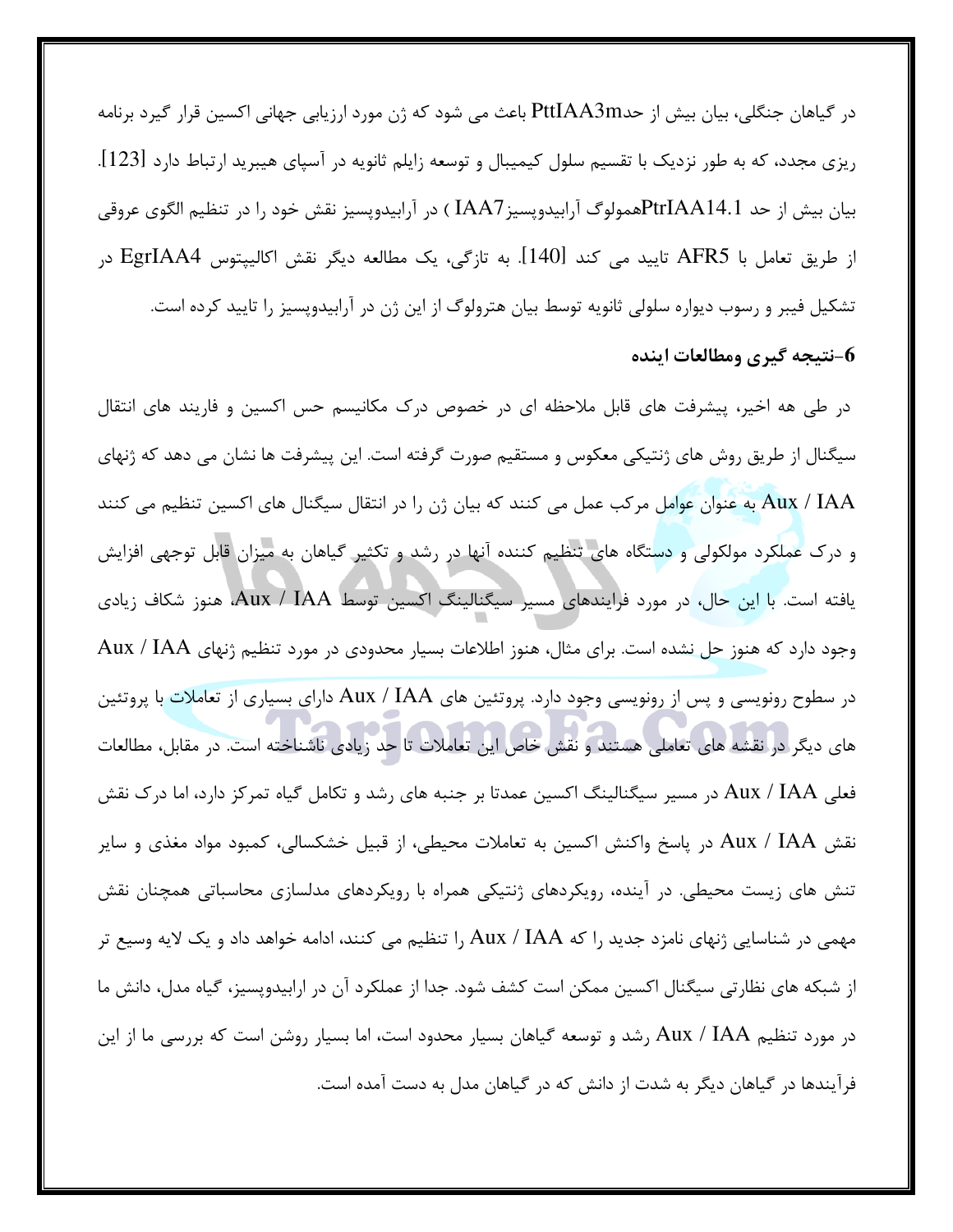## References

- Ť. Goldfarb, B.; Lanz-Garcia, C.; Lian, Z.; Whetten, R. Aux/IAA gene family is conserved in the gymnosperm, loblolly pine (Pinus taeda). Tree Physiol. 2003, 23, 1181-1192. [CrossRef] [PubMed]
- $\overline{2}$ Sundberg, E.; Østergaard, L. Distinct and dynamic auxin activities during reproductive development. Cold Spring Harb. Perspect. Biol. 2009, 1, a001628. [CrossRef] [PubMed]
- 3. Goldental-Cohen, S.; Israeli, A.; Ori, N.; Yasuor, H. Auxin response dynamics during wild-type and entire flower development in tomato. Plant Cell Physiol. 2017, 58, 1661-1672. [CrossRef] [PubMed]
- $\overline{4}$ Perrotrechertmann, C. Cellular responses to auxin: Division versus expansion. Cold Spring Harb. Perspect. Biol. 2010, 2, a001446.
- Guilfoyle, T.J.; Hagen, G. Auxin response factors. Curr. Opin. Plant Biol. 2007, 10, 453-460. [CrossRef] 5. [PubMed]
- Abel, S.; Nguyen, M.D.; Theologis, A. The PS-IAA4/5-like family of early Auxin-inducible mRNAs in 6. Arabidopsis thaliana. J. Mol. Biol. 1995, 251, 533-549. [CrossRef] [PubMed]
- $7.$ Abel, S.; Oeller, P.W.; Theologis, A. Early auxin-induced genes encode short-lived nuclear proteins. Proc. Natl. Acad. Sci. USA 1994, 91, 326-330. [CrossRef] [PubMed]
- 8. Dreher, K.A.; Brown, J.; Saw, R.E.; Callis, J. The Arabidopsis Aux/IAA protein family has diversified in degradation and auxin responsiveness. Plant Cell 2006, 18, 699-714. [CrossRef] [PubMed]
- Lavy, M.; Estelle, M. Mechanisms of auxin signaling. Development 2016, 143, 3226-3229. [CrossRef] [PubMed]
- 10. Weijers, D.; Benkova, E.; Jäger, K.E.; Schlereth, A.; Hamann, T.; Kientz, M.; Wilmoth, J.C.; Reed, J.W.; Jürgens, G. Developmental specificity of auxin response by pairs of ARF and Aux/IAA transcriptional regulators. EMBO J. 2005, 24, 1874-1885. [CrossRef] [PubMed]
- 11. Parry, G.; Calderon-Villalobos, L.I.; Prigge, M.; Peret, B.; Dharmasiri, S.; Itoh, H.; Lechner, E.; Gray, W.M.; Bennett, M.; Estelle, M. Complex regulation of the TIR1/AFB family of auxin receptors. Proc. Natl. Acad. Sci. USA 2009, 106, 22540-22545. [CrossRef] [PubMed]
- 12. Tan, X.; Calderon-Villalobos, L.I.A.; Sharon, M.; Zheng, C.; Robinson, C.V.; Estelle, M.; Zheng, N. Mechanism of auxin perception by the TIR1 ubiquitin ligase. Nature 2007, 446, 640-645. [CrossRef] [PubMed]
- 13. Calderon Villalobos, L.I.; Lee, S.; De Oliveira, C.; Ivetac, A.; Brandt, W.; Armitage, L.; Sheard, L.B.; Tan, X.; Parry, G.; Mao, H.; et al. A combinatorial TIR1/AFB-Aux/IAA co-receptor system for differential sensing of auxin. Nat. Chem. Biol. 2012, 8, 477-485. [CrossRef] [PubMed]
- 14. Trenner, J.; Poeschl, Y.; Grau, J.; Gogol-Döring, A.; Quint, M.; Delker, C. Auxin-induced expression divergence between Arabidopsis species may originate within the TIR1/AFB-AUX/IAA-ARF module. J. Exp. Bot. 2017, 68, 539. [PubMed]
- 15. Tian, Q.; Reed, J.W. Control of auxin-regulated root development by the Arabidopsis thaliana SHY2/IAA3 gene. Development 1999, 126, 711-721. [PubMed]
- 16. Rinaldi, M.A.; Liu, J.; Enders, T.A.; Bartel, B.; Strader, L.C. A gain-of-function mutation in IAA16 confers reduced responses to auxin and abscisic acid and impedes plant growth and fertility. Plant Mol. Biol. 2012, 79, 359-373. [CrossRef] [PubMed]
- 17. Wang, J.; Yan, D.-W.; Yuan, T.-T.; Gao, X.; Lu, Y.-T. A gain-of-function mutation in IAA8 alters Arabidopsis floral organ development by change of jasmonic acid level. Plant Mol. Biol. 2013, 82, 71-83. [CrossRef] [PubMed]
- 18. Overvoorde, P.J.; Okushima, Y.; Alonso, J.M.; Chan, A.; Chang, C.; Ecker, J.R.; Hughes, B.; Liu, A.; Onodera, C.; Quach, H.; et al. Functional genomic analysis of the AUXIN/INDOLE-3-ACETIC ACID gene family members in Arabidopsis thaliana. Plant Cell 2005, 17, 3282-3300. [CrossRef] [PubMed]
- 19. Liscum, E.; Reed, J. Genetics of Aux/IAA and ARF action in plant growth and development. Plant Mol. Binl. 2002, 49, 387-400. [CrossRef] [PubMed]
- 20. Dharmasiri, N.; Dharmasiri, S.; Weijers, D.; Lechner, E.; Yamada, M.; Hobbie, L.; Ehrismann, J.S.; Jürgens, G.; Estelle, M. Plant development is regulated by a family of auxin receptor F box proteins. Dev. Cell 2005, 9, 109-119. [CrossRef] [PubMed]
- 21. Hayashi, K.-L; Jones, A.M.; Ogino, K.; Yamazoe, A.; Oono, Y.; Inoguchi, M.; Kondo, H.; Nozaki, H. Yokonolide B, A novel inhibitor of auxin action, blocks degradation of AUX/IAA factors. J. Bisl. Chem. 2003, 278, 23797-23806. [CrossRef] [PubMed]
- 22. Tian, Q.; Nagpal, P.; Reed, J.W. Regulation of Arabidopsis SHY2/IAA3 protein turnover. Plant J. 2003, 36, 643-651. [CrossRef] [PubMed]
- 23. Yu, H.; Soler, M.; Clemente, H.; Mila, I.; Paiva, J.A.P.; Myburg, A.A.; Bouzayen, M.; Grima-Pettenati, J.; Cassan-Wang, H. Comprehensive genome-wide analysis of the Aux/IAA gene family in eucalyptus: Evidence for the role of EgrIAA4 in wood formation. Plant Cell Physiol. 2015, 56, 700-714. [CrossRef] [PubMed]
- 24. Audran-Delalande, C.; Bassa, C.; Mila, I.; Regad, F.; Zouine, M.; Bouzayen, M. Genome-wide identification, functional analysis and expression profiling of the Aux /IAA gene family in tomato. Plant Cell Physiol. 2012, 53, 659-672. [CrossRef] [PubMed]

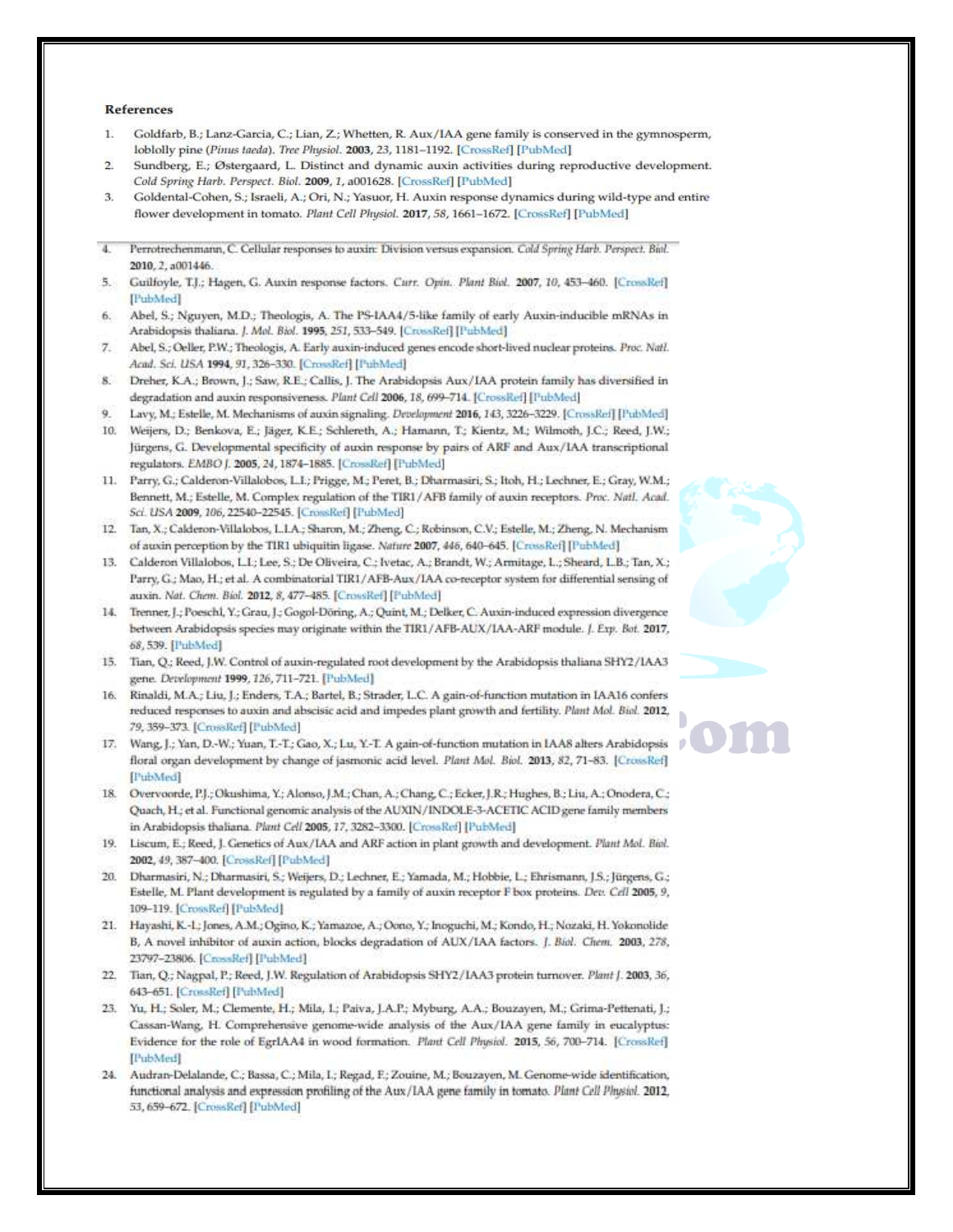- 25. Gan, D., Zhuang, D., Ding, F., Yu, Z., Zhao, Y. Identification and expression analysis of primary auxin-responsive Aux/IAA gene family in cucumber (Cucumis sativus). J. Genet. 2013, 92, 513-521. [CrossRef] [PubMed]
- 26. Kalluri, U.C.; DiFazio, S.P.; Brunner, A.M.; Tuskan, G.A. Genome-wide analysis of Aux/IAA and ARF gene families in Populus trichocarpa. BMC Plant Biol. 2007, 7, 59. [CrossRef] [PubMed]
- 27. Ludwig, Y.; Zhang, Y.; Hochholdinger, F. The maize (Zea mays L.) AUXIN/INDOLE-3-ACETIC ACID gene family: Phylogeny, synteny, and unique root-type and tissue-specific expression patterns during development. PLoS ONE 2013, 8, e78859. [CrossRef] [PubMed]
- 28. Jain, M.; Kaur, N.; Garg, R.; Thakur, J.K.; Tyagi, A.K.; Khurana, J.P. Structure and expression analysis of early auxin-responsive Aux/IAA gene family in rice (Oryza sativa). Funct. Integr. Genom. 2006, 6, 47-59. [CrossRef] [PubMed]
- 29. Wu, W.; Liu, Y.; Wang, Y.; Li, H.; Liu, J.; Tan, J.; He, J.; Bai, J.; Ma, H. Evolution analysis of the Aux/IAA gene family in plants shows dual origins and variable nuclear localization signals. Int. J. Mol. Sci. 2017, 18, 2107. [CrossRef] [PubMed]
- 30. Oeller, P.W.; Keller, J.A.; Parks, J.E.; Silbert, J.E.; Theologis, A. Structural Characterization of the early indoleacetic acid-inducible genes, PS-IAA4/5 and PS-IAA6, of Pea (Pisum satioum L.). J. Mol. Biol. 1993, 233, 789-798. [CrossRef] [PubMed]
- 31. Theologis, A.; Huynh, T.V.; Davis, R.W. Rapid induction of specific mRNAs by auxin in pea epicotyl tissue. J. Mol. Biol. 1985, 183, 53-68. [CrossRef]
- 32. Kepinski, S.; Leyser, O. The Arabidopsis F-box protein TIR1 is an auxin receptor. Nature 2005, 435, 446-451. [CrossRef] [PubMed]
- 33. Xie, R.; Pang, S.; Ma, Y.; Deng, L.; He, S.; Yi, S.; Lv, Q.; Zheng, Y. The ARF, AUX/IAA and GH3 gene families in citrus: Genome-wide identification and expression analysis during fruitlet drop from abscission zone A. Mol. Genet. Genom. 2015, 290, 2089-2105. [CrossRef] [PubMed].
- 34. Wu, J.; Peng, Z.; Liu, S.; He, Y.; Cheng, L.; Kong, F.; Wang, J.; Lu, G. Genome-wide analysis of Aux/IAA gene family in Solanaceae species using tomato as a model. Mol. Genet. Genom. 2012, 287, 295-311. [CrossRef] [PubMed]
- 35. Çakir, B.; Kiliçkaya, O.; Olcay, A.C. Genome-wide analysis of Aux/IAA genes in Vitis vinifera: Cloning and expression profiling of a grape Aux/IAA gene in response to phytohormone and abiotic stresses. Acta Physiol. Plant. 2013, 35, 365-377. [CrossRef]
- 36. Wang, B.; King, G.J.; Li, H.; Wang, J.; Liu, K.; Zhang, Q. Genome-wide analysis of the auxin/indoleacetic acid (Aux/IAA) gene family in allotetraploid rapeseed (Brassica napus L.). BMC Plant Biol. 2017, 17, 204.
- 37. Singh, V.K.; Jain, M. Genome-wide survey and comprehensive expression profiling of Aux/IAA gene family in chickpea and soybean. Front. Plant Sci. 2015, 6, 918. [CrossRef] [PubMed]
- 38. Nystedt, B.; Street, N.R.; Wetterbom, A.; Zuccolo, A.; Lin, Y.C.; Scofield, D.G.; Vezzi, F.; Delhomme, N.; Giacomello, S.; Alexeyenko, A.; et al. The Norway spruce genome sequence and conifer genome evolution. Nature 2013, 497, 579-584. [CrossRet] [PubMed]
- 39. Schmutz, J.; Cannon, S.B.; Schlueter, J.; Ma, J.; Mitros, T.; Nelson, W.; Hyten, D.L.; Song, Q.; Thelen, J.J.; Cheng, J. Genome sequence of the palaeopolyploid soybean. Nature 2010, 463, 178-183. [CrossRef] [PubMed]
- 40. Kumar, R.; Agarwal, P.; Pareek, A.; Tyagi, A.K.; Sharma, A.K. Genomic Survey, Gene Expression, and Interaction Analysis Suggest Diverse Roles of ARF and Aux/IAA Proteins in Solanaceae. Plant Mol. Biol. Rep. 2015, 33, 1552-1572. [CrossRef]
- 41. Bowman, J.L.; Kohchi, T.; Yamato, K.T.; Jenkins, J.; Shu, S.; Ishizaki, K.; Yamaoka, S.; Nishihama, R.; Nakamura, Y.; Berger, F. Insights into land plant evolution garnered from the Marchantia polymorpha Genome. Cell 2017, 171, 287-304. [CrossRef] [PubMed]
- 42. Kato, H.; Ishizaki, K.; Kouno, M.; Shirakawa, M.; Bowman, J.L.; Nishihama, R.; Kohchi, T. Auxin-mediated transcriptional system with a minimal set of components is critical for morphogenesis through the life cycle in Marchantia polymorpha. PLoS Genet. 2015, 11, e1005084.
- 43. Singh, V.K.; Rajkumar, M.; Garg, R.; Jain, M. Genome-wide identification and co-expression network analysis provide insights into the roles of auxin response factor gene family in chickpea. Sci. Rep. 2017, 7, 10895. [CrossRef] [PubMed]
- 44. Weijers, D.; Wagner, D. Transcriptional responses to the auxin hormone. Ann. Rev. Plant Biol. 2016, 67, 539-574. [CrossRef] [PubMed]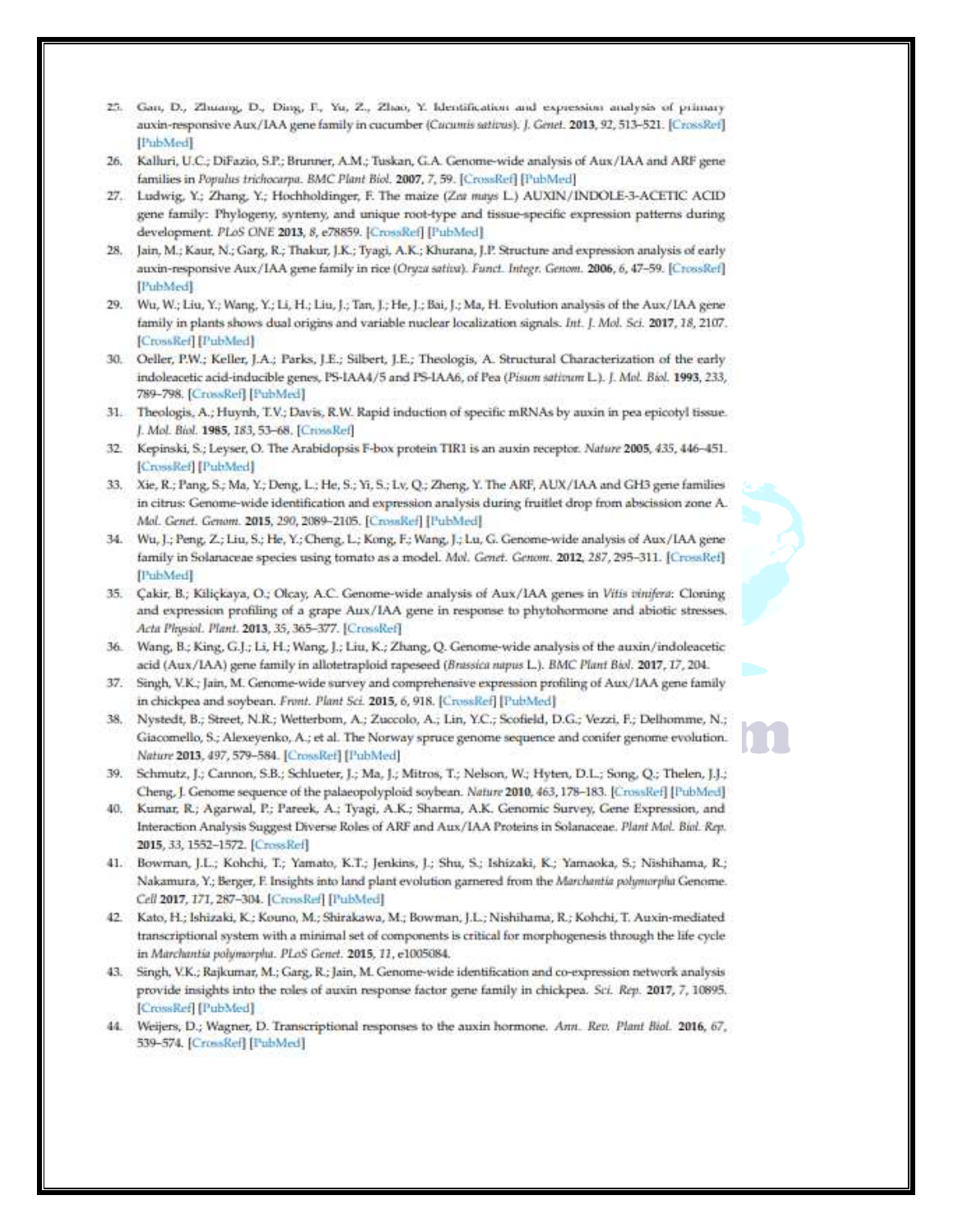- 45. Ishizaki, K. Evolution of land plants: Insights from molecular studies on basal lineages. Binsci. Biotechnol. Biochem. 2017, 81, 73-80. [CrossRef] [PubMed]
- 46. Paul, P.; Dhandapani, V.; Rameneni, J.J.; Li, X.; Sivanandhan, G.; Choi, S.R.; Pang, W.; Im, S.; Lim, Y.P. Genome-wide analysis and characterization of Aux/IAA family genes in Brassica rapa. PLoS ONE 2016, 11, e0151522. [CrossRef] [PubMed]
- 47. Liu, K.; Yuan, C.; Feng, S.; Zhong, S.; Li, H.; Zhong, J.; Shen, C.; Liu, J. Genome-wide analysis and characterization of Aux/IAA family genes related to fruit ripening in papaya (Carica papaya L.). BMC Genom. 2017, 18, 351. [CrossRef] [PubMed]
- 48. Shen, C.; Yue, R.; Yang, Y.; Zhang, L.; Sun, T.; Xu, L.; Tie, S.; Wang, H. Genome-wide identification and expression profiling analysis of the Aux/IAA gene family in Malicago truncatula during the early phase of Sinorhizobium meliloti infection. PLoS ONE 2014, 9, e107495. [CrossRef] [PubMed]
- 49. Wang, S.; Bai, Y.; Shen, C.; Wu, Y.; Zhang, S.; Jiang, D.; Guilfoyle, T.J.; Chen, M.; Qi, Y. Auxin-related gene families in abiotic stress response in Sorghum bicolor. Funct. Integr. Genom. 2010, 10, 533-546. [CrossRef] [PubMed]
- 50. Qiao, L.; Zhang, X.; Han, X.; Zhang, L.; Li, X.; Zhan, H.; Ma, J.; Luo, P.; Zhang, W.; Cui, L.; et al. A genome-wide analysis of the auxin/indole-3-acetic acid gene family in hexaploid bread wheat (Triticum aestivum L.). Front. Plant Sci. 2015, 6, 770. [CrossRef] [PubMed]
- 51. Hagen, G.; Guilfoyle, T. Auxin-responsive gene expression: Genes, promoters and regulatory factors. Plant Mal. Biol. 2002, 49, 373-385. [CrossRef] [PubMed].
- 52. Szemenyei, H.; Hannon, M.; Long, J.A. TOPLESS mediates auxin-dependent transcriptional repression during Arabidopsis embryogenesis. Science 2008, 319, 1384-1386. [CrossRef] [PubMed]
- 53. Ramos, J.A.; Zenser, N.; Leyser, O.; Callis, J. Rapid degradation of auxin/indoleacetic acid proteins requires conserved amino acids of domain II and is proteasome dependent. Plant Cell 2001, 13, 2349-2360. [CrossRef] [PubMed]
- 54. Moss, B.L.; Mao, H.; Guseman, J.M.; Hinds, T.R.; Hellmuth, A.; Kovenock, M.; Noorassa, A.; Lanctot, A.; Villalobos, L.I.A.C.; Zheng, N. Rate motifs tune auxin/indole-3-acetic acid degradation dynamics. Plant Physiol. 2015, 169, 803-813. [CrossRef] [PubMed]
- 55. Mironova, V.; Teale, W.; Shahriari, M.; Dawson, J.; Palme, K. The systems biology of auxin in developing embryos. Trends Plant Sci. 2017, 22, 225-235. [CrossRef] [PubMed]
- 56. Winkler, M.; Niemeyer, M.; Hellmuth, A.; Janitza, P.; Christ, G.; Samodelov, S.L.; Wilde, V.; Majovsky, P.; Trujillo, M.; Zurbriggen, M.D.; et al. Variation in auxin sensing guides AUX/IAA transcriptional repressor ubiquitylation and destruction. Nat. Commun. 2017, 8, 15706. [CrossRef] [PubMed]
- 57. Morgan, K.E.; Zarembinski, T.I.; Theologis, A.; Abel, S. Biochemical characterization of recombinant polypeptides corresponding to the predicted βαα fold in Aux/IAA proteins. FEBS Lett. 1999, 454, 283-287. [PubMed]
- 58. Kim, J.; Harter, K.; Theologis, A. Protein-protein interactions among the Aux/IAA proteins. Proc. Natl. Acad. Sci. USA 1997, 94, 11786-11791. [CrossRef] [PubMed]
- 59. Guilfoyle, T.J.; Hagen, G. Getting a grasp on domain III/IV responsible for auxin response factor-IAA protein interactions. Plant Sci. 2012, 190, 82-88. [CrossRef] [FubMed]
- 60. Korasick, D.A.; Chatterjee, S.; Tonelli, M.; Dashti, H.; Lee, S.G.; Westfall, C.S.; Fulton, D.B.; Andreotti, A.H.; Amarasinghe, G.K.; Strader, L.C.; et al. Defining a two-pronged structural model for PB1 (Phox/Bem1p) domain interaction in plant auxin responses. J. Biol. Chem. 2015, 290, 12868-12878. [CrossRef] [PubMed]
- 61. Noda, Y.; Kohjima, M.; Izaki, T.; Ota, K.; Yoshinaga, S.; Inagaki, F.; Ito, T.; Sumimoto, H. Molecular recognition in dimerization between PB1 domains. J. Biol. Chrm. 2003, 278, 43516-43524. [CrossRef] [PubMed]
- 62. Li, S.-B.; Xie, Z.-Z.; Hu, C.-G.; Zhang, J.-Z. A review of auxin response factors (ARFs) in plants. Front. Plant Sci. 2016, 7, 47. [CrossRef] [PubMed].
- 63. Salehin, M.; Bagchi, R.; Estelle, M. SCFTIR1/AFB-Based auxin perception: Mechanism and role in plant growth and development. Plant Cell 2015, 27, 9-19. [CrossRef] [PubMed]
- 64. Leyser, O. Auxin Signaling. Plant Physiol. 2017, 176. [CrossRef] [PubMed]
- 65. Guilfoyle, T.J. The PB1 domain in auxin response factor and Aux/IAA proteins: A versatile protein interaction module in the Auxin response. Plant Cell 2015, 27, 33-43. [CrossRef] [PubMed]
- 66. Parcy, F.; Vernoux, T.; Dumas, R. A Glimpse beyond structures in auxin-Dependent transcription. Trends Plant Sci. 2016, 21, 574-583. [CrossRef] [PubMed]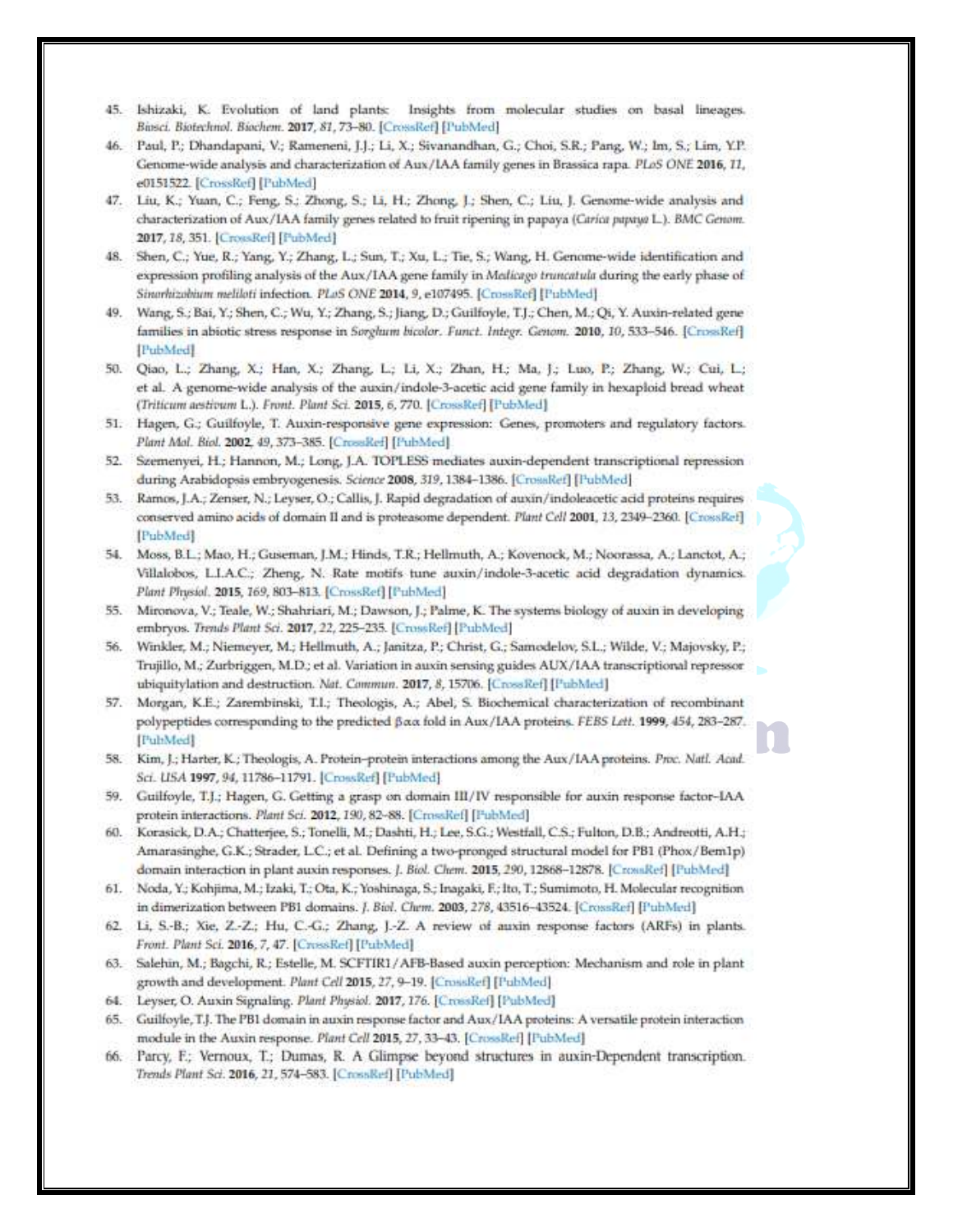- 67. Ito, J.; Fukaki, H.; Onoda, M.; Li, L.; Li, C.; Tasaka, M.; Furutani, M. Auxin-dependent compositional change in Mediator in ARF7- and ARF19-mediated transcription. Proc. Natl. Acad. Sci. 11SA 2016, 113, 6562-6567. [CrossRef] [PubMed]
- 68. Dinesh, D.; Villalobos, L.A.; Abel, S. Structural biology of nuclear auxin action. Trends Plant Sci. 2016, 21, 302-316. [CrossRef] [PubMed]
- 69. Brunoud, G.; Wells, D.M.; Oliva, M.; Larrieu, A.; Mirabet, V.; Burrow, A.H.; Beeckman, T.; Kepinski, S.; Traas, J.; Bennett, M.J.; et al. A novel sensor to map auxin response and distribution at high spatio-temporal resolution. Nature 2012, 482, 103-106: [CrossRef] [PubMed]
- 70. Kong, X.; Zhang, L.; Ding, Z. 26S Proteasome: Hunter and prey in auxin signaling. Trends Plant Sci. 2016, 21, 546-548. [CrossRef] [PubMed]
- 71. Yang, B.-J.; Han, X.-X.; Yin, L.-L.; Xing, M.-Q.; Xu, Z.-H.; Xue, H.-W. Arabidopsis proteasome regulator1 is required for auxin-mediated suppression of proteasome activity and regulates auxin signalling. Nat. Commun. 2016, 7, 11388. [CrossRef] [PubMed]
- 72. Gilkerson, J.; Kelley, D.R.; Tam, R.; Estelle, M.; Callis, J. Lysine residues are not required for proteasome-mediated proteolysis of the auxin/indole acidic acid protein IAA1. Plant Physiol. 2015, 168, 708-720. [CrossRef] [PubMed]
- 73. Han, M.; Park, Y.; Kim, I.; Kim, E.-H.; Yu, T.-K.; Rhee, S.; Suh, J.-Y. Structural basis for the auxin-induced transcriptional regulation by Aux/IAA17. Proc. Natl. Acad. Sci. USA 2014, 111, 18613-18618. [CrossRef] [PubMed]
- 74. Causier, B.; Ashworth, M.; Guo, W.; Davies, B. The TOPLESS interactome: A framework for gene repression in Arabidopsis. Plant Physiol. 2012, 158, 423-438. [CrossRef] [PubMed]
- 75. Dezfulian, M.H.; Jalili, E.; Roberto, D.A.; Moss, B.L.; Khoo, K.; Nemhauser, J.L.; Crosby, W.L. Oligomerization of SCFTIR1 is essential for aux/iaa degradation and auxin signaling in Arabidopsis. PLoS Genet. 2016, 12, e1006301. [CrossRef] [PubMed]
- 76. Chatr-aryamontri, A.; Oughtred, R.; Boucher, L.; Rust, J.; Chang, C.; Kolas, N.K.; O'Donnell, L.; Oster, S.; Theesfeld, C.; Sellam, A. The BioGRID interaction database: 2017 update. Nucl. Acids Res. 2017, 45, D369-D379. [CrossRef] [PubMed]
- 77. Shannon, P.; Markiel, A.; Ozier, O.; Baliga, N.S.; Wang, J.T.; Ramage, D.; Amin, N.; Schwikowski, B.; Ideker, T. Cytoscape: A software environment for integrated models of biomolecular interaction networks. Genome Res. 2003, 13, 2498-2504. [CrossRef] [PubMed]
- 78. Thimm, O.; Bläsing, O.; Gibon, Y.; Nagel, A.; Meyer, S.; Krüger, P.; Selbig, J.; Müller, L.A.; Rhee, S.Y.; Stitt, M. Mapman: A user-driven tool to display genomics data sets onto diagrams of metabolic pathways and other biological processes. Plant J. 2004, 37, 914-939. [CrossRef] [PubMed]
- 79. Wang, R.; Estelle, M. Diversity and specificity: Auxin perception and signaling through the TIR1/AFB pathway. Curr. Opin. Plant Biol. 2014, 21, 51-58. [CrossRef] [PubMed]
- 80. Shi, H.; Liu, W.; Wei, Y.; Ye, T. Integration of auxin/indole-3-acetic acid 17 and RGA-LIKE3 confers salt stress resistance through stabilization by nitric oxide in Arabidopsis. J. Exp. Bot. 2017, 68, 1239-1249. [CrossRef] [PubMed]
- 81. Terrile, M.C.; Paris, R.; Calderón-Villalobos, L.I.; Iglesias, M.J.; Lamattina, L.; Estelle, M.; Casalongué, C.A. Nitric oxide influences auxin signaling through 5-nitrosylation of the Arabidopsis TRANSPORT INHIBITOR RESPONSE 1 auxin receptor. Plant J. 2012, 70, 492-500. [CrossRef] [PubMed]
- 82. Wen, R.; Wang, S.; Xiang, D.; Venglat, P.; Shi, X.; Zang, Y.; Datla, R.; Xiao, W.; Wang, H. UBC13, an E2 enzyme for Lys63-linked ubiquitination, functions in root development by affecting auxin signaling and Aux/IAA protein stability. Plant J. 2014, 80, 424-436. [CronsRef] [PubMed]
- 83. Fukaki, H.; Taniguchi, N.; Tasaka, M. PICKLE is required for SOLITARY-ROOT/IAA14-mediated repression of ARF7 and ARF19 activity during Arabidopsis lateral root initiation. Plant J. 2006, 48, 380-389. [CrossRef] [PubMed]
- 84. Yamamuro, C.; Zhu, J.K.; Yang, Z. Epigenetic modifications and plant hormone action. Mol. Plant 2016, 9, 57-70. [CrossRef] [PubMed]
- 85. Benhamed, M.; Bertrand, C.; Servet, C.; Zhou, D.-X. Arabilopsis GCN5, HD1, and TAF1/HAF2 Interact to regulate histone acetylation required for light-responsive gene expression. Plant Cell 2006, 18, 2893-2903. [CrossRef] [PubMed]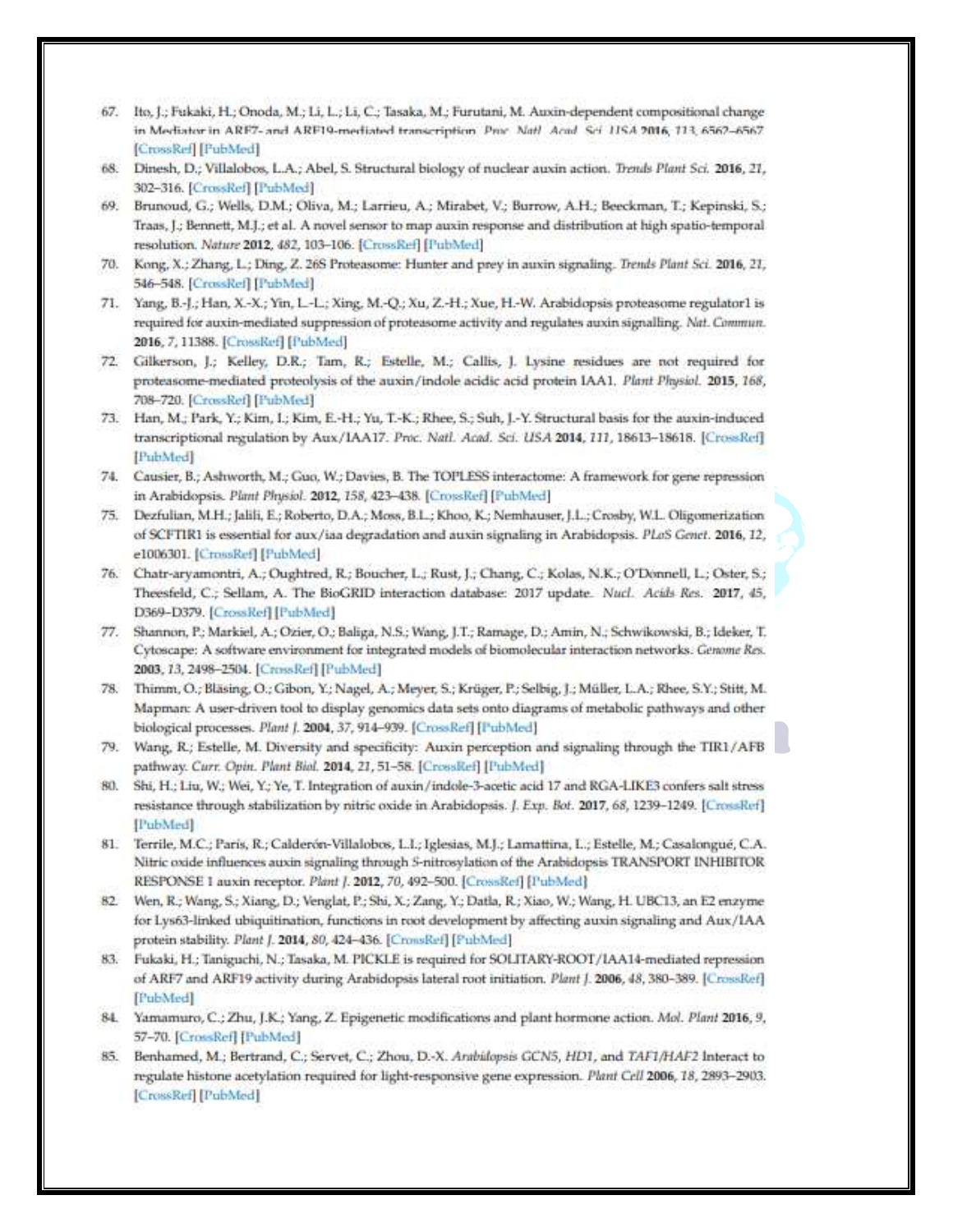- Sun, J.; Qi, L.; Li, Y.; Zhai, Q.; Li, C. PIF4 and PIF5 transcription factors link blue light and auxin to regulate 86. the phototropic response in Arabidopsis. Plant Cell 2013, 25, 2102-2114. [CrossRef] [PubMed]
- Sellaro, R.; Yanovsky, M.J.; Casal, J.J. Repression of shade-avoidance reactions by sunfleck induction of HY5 87. expression in Arabidopsis. Plant J. 2011, 68, 919-928. [CrossRef] [PubMed]
- Iglesias, M.J.; Sellaro, R.; Zurbriggen, M.D.; Casal, J.J. Multiple links between shade avoidance and auxin 88. networks. J. Exp. Bot. 2017, 69, 213-228. [CrossRef] [PubMed]
- 89. Shin, R.; Burch, A.Y.; Huppert, K.A.; Tiwari, S.B.; Murphy, A.S.; Guilfoyle, T.J.; Schachtman, D.P. The Arabidopsis transcription factor MYB77 modulates auxin signal transduction. Plant Cell 2007, 19, 2440-2453. [CrossRef] [PubMed]
- 90. Jiang, Y.; Liang, G.; Yang, S.; Yu, D. Arabidopsis WRKY57 functions as a node of convergence for jasmonic acid-And auxin-mediated signaling in jasmonic acid-Induced leaf senescence. Plant Cell 2014, 26, 230-245. [CrossRef] [PubMed]
- 91. Hu, Y.; Jiang, Y.; Han, X.; Wang, H.; Pan, J.; Yu, D. Jasmonate regulates leaf senescence and tolerance to cold stress: Crosstalk with other phytohormones. J. Exp. Bot. 2017, 68, 1361-1369. [CrossRef] [PubMed]
- 92. Shani, E.; Salehin, M.; Zhang, Y.; Sanchez, S.E.; Doherty, C.; Wang, R.; Mangado, C.; Song, L.; Tal, L; Pisanty, O.; et al. Plant stress tolerance requires auxin-sensitive Aux/IAA transcriptional repressors. Curr. Biol. 2017, 27, 437-444. [CrossRef] [PubMed]
- 93. Weiste, C.; Pedrotti, L.; Selvanayagam, J.; Muralidhara, P.; Fröschel, C.; Novák, O.; Ljung, K.; Hanson, J.; Dröge-Laser, W. The Arabidopsis bZIP11 transcription factor links low-energy signalling to auxin-mediated control of primary root growth. PLoS Genet. 2017, 13, e1006607. [CrossRef] [PubMed]
- 94. Herud, O.; Weijers, D.; Lau, S.; Jürgens, G. Auxin responsiveness of the MONOPTEROS-BODENLOS module in primary root initiation critically depends on the nuclear import kinetics of the Aux/IAA inhibitor BODENLOS. Plant J. 2016, 85, 269-277. [CrossRef] [PubMed]
- 95. Chen, Y.; Yang, Q.; Sang, S.; Wei, Z.; Wang, P. Rice inositol polyphosphate kinase (OsIPK2) directly interacts with OsIAA11 to regulate lateral root formation. Plant Cell Physiol. 2017, 58, 1891-1900. [CrossRef] [PubMed]
- 96. Kang, B.; Zhang, Z.; Wang, L.; Zheng, L.; Mao, W.; Li, M.; Wu, Y.; Wu, P.; Mo, X. OsCYP2, a chaperone involved in degradation of auxin-responsive proteins, plays crucial roles in rice lateral root initiation. Plant J. 2013, 74, 86-97. [CrossRef] [PubMed]
- 97. Cui, P.; Liu, H.; Ruan, S.; Ali, B.; Gill, R.; Ma, H.; Zheng, Z.; Zhou, W. A zinc finger protein, interacted with cyclophilin, affects root development via IAA pathway in rice. J. Integr. Plant Biol. 2017, 59, 496-505. [CrossRef] [PubMed]
- 98. Jin, L.; Qin, Q.; Wang, Y.; Pu, Y.; Liu, L.; Wen, X.; Ji, S.; Wu, J.; Wei, C.; Ding, B.; et al. Rice Dwarf Virus P2 protein hijacks auxin signaling by directly targeting the rice OslAA10 protein, enhancing viral infection and disease development. PLoS Pathog. 2016, 12, e1005847. [CrossRef] [PubMed]
- 99. Han, S.; Hwang, I. Integration of multiple signaling pathways shapes the auxin response. J. Exp. Bot. 2017, 69, 189-200. [CrossRef] [PubMed]
- 100. Colón-Carmona, A.; Chen, D.L.; Yeh, K.-C.; Abel, S. Aux/IAA proteins are phosphorylated by phytochrome in vitro. Plant Physiol. 2000, 124, 1728-1738. [CrossRef] [PubMed]
- 101. Jing, H.; Yang, X.; Zhang, J.; Liu, X.; Zheng, H.; Dong, G.; Nian, J.; Feng, J.; Xia, B.; Qian, Q. Peptidyl-prolyl isomerization targets rice Aux/IAAs for proteasomal degradation during auxin signalling. Nat. Commun. 2015, 6, 7395. [CrossRef] [PubMed]
- 102. Campos-Rivero, G.; Osorio-Montalvo, P.; Sánchez-Borges, R.; Us-Camas, R.; Duarte-Aké, F.; de-la-Peña, C. Plant hormone signaling in flowering: An epigenetic point of view. J. Plant Physiol. 2017, 214, 16-27. [CrossRef] [PubMed]
- 103. Wang, J.-J.; Guo, H.-S. Cleavage of indole-3-acetic acid inducible28 mRNA by microRNA847 upregulates auxin signaling to modulate cell proliferation and lateral organ growth in Arabidopsis. Plant Cell 2015, 27, 574-590. [CrossRef] [PubMed]
- 104. Yang, X.; Lee, S.; So, J.H.; Dharmasiri, S.; Dharmasiri, N.; Ge, L.; Jensen, C.; Hangarter, R.; Hobbie, L.; Estelle, M. The IAA1 protein is encoded by AXR5 and is a substrate of SCFTIR1. Plant J. 2004, 40, 772-782. [CrossRef] [PubMed]
- 105. Kim, B.C.; Soh, M.S.; Kang, B.J.; Furuya, M.; Nam, H.G. Two dominant photomorphogenic mutations of Arabidopsis thaliana identified as suppressor mutations of hy2. Plant J. 1996, 9, 441-456. [CrossRef] [PubMed]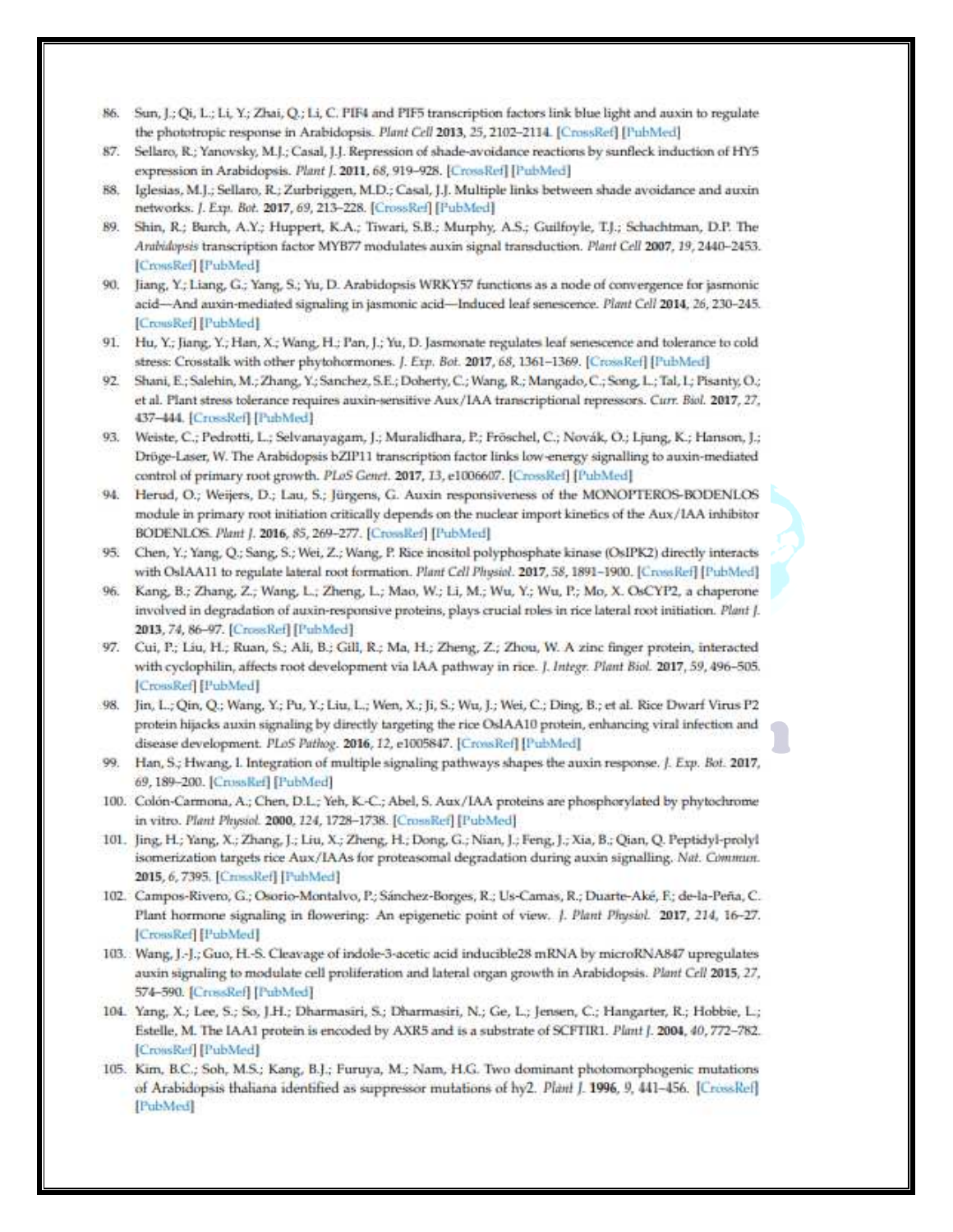- 106. Guseman, J.M.; Hellmuth, A.; Lanctot, A.; Feldman, T.P.; Moss, B.L.; Klavins, E.; Calderón Villalobos, L.I.A.; Nemhauser, J.L. Auxin-induced degradation dynamics set the pace for lateral root development. Development 2015, 142, 905-909. [CrossRef] [PubMed]
- 107. Nagpal, P.; Walker, L.M.; Young, J.C.; Sonawala, A.; Timpte, C.; Estelle, M.; Reed, J.W. AXR2 Encodes a Member of the Aux/IAA Protein Family. Plant Physiol. 2000, 123, 563-574. [CrossRef] [PubMed]
- 108. Arase, F.; Nishitani, H.; Egusa, M.; Nishimoto, N.; Sakurai, S.; Sakamoto, N.; Kaminaka, H. IAA8 involved in lateral root formation interacts with the TIR1 auxin receptor and ARF transcription factors in Arabidopsis. PLoS ONE 2012, 7, e43414. [CrossRef] [PubMed]
- 109. Tabata, R.; Ikezaki, M.; Fujibe, T.; Aida, M.; Tian, C.-E.; Ueno, Y.; Yamamoto, K.T.; Machida, Y.; Nakamura, K.; Ishiguro, S. Arabidopsis auxin response factor6 and 8 regulate jasmonic acid biosynthesis and floral organ development via repression of class 1 KNOX genes. Plant Cell Physiol. 2009, 51, 164-175. [CrossRef] [PubMed]
- 110. Hamann, T.; Benkova, E.; Bäurle, I.; Kientz, M.; Jürgens, G. The Arabidopsis BODENLOS gene encodes an auxin response protein inhibiting MONOPTEROS-mediated embryo patterning. Genes Dev. 2002, 16, 1610-1615. [CrossRef] [PubMed]
- 111. Hardtke, C.S.; Berleth, T. The Arabidopsis gene MONOPTEROS encodes a transcription factor mediating embryo axis formation and vascular development. EMBO J. 1998, 17, 1405-1411. [CrossRef] [PubMed]
- 112. Rouse, D.; Mackay, P.; Stirnberg, P.; Estelle, M.; Leyser, O. Changes in auxin response from mutations in an AUX/IAA gene. Science 1998, 279, 1371-1373. [CrossRef] [PubMed]
- 113. Leyser, H.; Pickett, F.B.; Dharmasiri, S.; Estelle, M. Mutations in the AXR3 gene of Arabidopsis result in altered auxin response including ectopic expression from the SAUR-AC1 promoter. Plant J. 1996, 10, 403-413. [CrossRef] [PubMed]
- 114. Saito, M.; Konishi, N.; Kanno, K.; Yamaya, T.; Kojima, S. Transcriptional repressor IAA17 is involved in nitrogen use by modulating cytosolic glutamine synthetase GLN1; 2 in Arabidopsis roots. Soil Sci. Plant Nutr. 2017, 63, 163-170. [CrossRef]
- 115. Ploense, S.E.; Wu, M.-F.; Nagpal, P.; Reed, J.W. A gain-of-function mutation in IAA18 alters Arabidopsis embryonic apical patterning. Development 2009, 136, 1509-1517. [CrossRef] [PubMed]
- 116. Notaguchi, M.; Wolf, S.; Lucas, W.J. Phloem-mobile Aux/IAA transcripts target to the root tip and modify root architecture. J. Integr. Plant Biol. 2012, 54, 760-772. [CrossRef] [PubMed]
- 117. Tatematsu, K.; Kumagai, S.; Muto, H.; Sato, A.; Watahiki, M.K.; Harper, R.M.; Liscum, E.; Yamamoto, K.T. MASSUGU2 encodes Aux/IAA19, an auxin-regulated protein that functions together with the transcriptional activator NPH4/ARF7 to regulate differential growth responses of hypocotyl and formation of lateral roots in Arabidopsis thaliana. Plant Cell 2004, 16, 379-393. [CrossRef] [PubMed]
- 118. Rogg, L.E.; Lasswell, J.; Bartel, B. A gain-of-function mutation in IAA28 suppresses lateral root development. Plant Cell 2001, 13, 465-480. [CrossRef] [PubMed]
- 119. De Rybel, B.; Vassileva, V.; Parizot, B.; Demeulenaere, M.; Grunewald, W.; Audenaert, D.; Van Campenhout, J.; Overvoorde, P.; Jansen, L.; Vanneste, S. A novel aux/IAA28 signaling cascade activates GATA23-dependent specification of lateral root founder cell identity. Curr. Biol. 2010, 20, 1697-1706. [CrossRef] [PubMed]
- 120. Sato, A.; Yamamoto, K.T. Overexpression of the non-canonical Aux/IAA genes causes auxin-related aberrant phenotypes in Arabidopsis. Physiol. Plant. 2008, 133, 397-405. [CrossRef] [PubMed]
- 121. Chaabouni, S.; Jones, B.; Delalande, C.; Wang, H.; Li, Z.; Mila, I.; Frasse, P.; Latche, A.; Pech, J.-C.; Bouzayen, M. SI-IAA3, a tomato Aux/IAA at the crossroads of auxin and ethylene signalling involved in differential growth. J. Exp. Bot. 2009, 60, 1349-1362. [CrossRef] [PubMed].
- 122. Kloosterman, B.; Visser, R.; Bachem, C. Isolation and characterization of a novel potato Auxin/Indole-3-Acetic Acid family member (StIAA2) that is involved in petiole hyponasty and shoot morphogenesis. Plant Physiol. Biochem. 2006, 44, 766-775. [CrossRef] [PubMed]
- 123. Nilsson, J.; Karlberg, A.; Antti, H.; Lopez-Vernaza, M.; Mellerowicz, E.; Perrot-Rechenmann, C.; Sandberg, G.; Bhalerao, R.P. Dissecting the molecular basis of the regulation of wood formation by auxin in hybrid aspen. Plant Cell 2008, 20, 843-855. [CrossRef] [PubMed]
- 124. Wang, Y.; Zhang, T.; Wang, R.; Zhao, Y. Recent advances in auxin research in rice and their implications for crop improvement. J. Exp. Bot. 2017, 69, 255-263. [CrossRef] [PubMed]
- 125. Mazzucato, A.; Cellini, F.; Bouzayen, M.; Zouine, M.; Mila, I.; Minoia, S.; Petrozza, A.; Picarella, M.E.; Ruiu, F.; Carriero, F. A TILLING allele of the tomato Aux/IAA9 gene offers new insights into fruit set mechanisms and perspectives for breeding seedless tomatoes. Mol. Breed. 2015, 35, 22. [CrossRef]